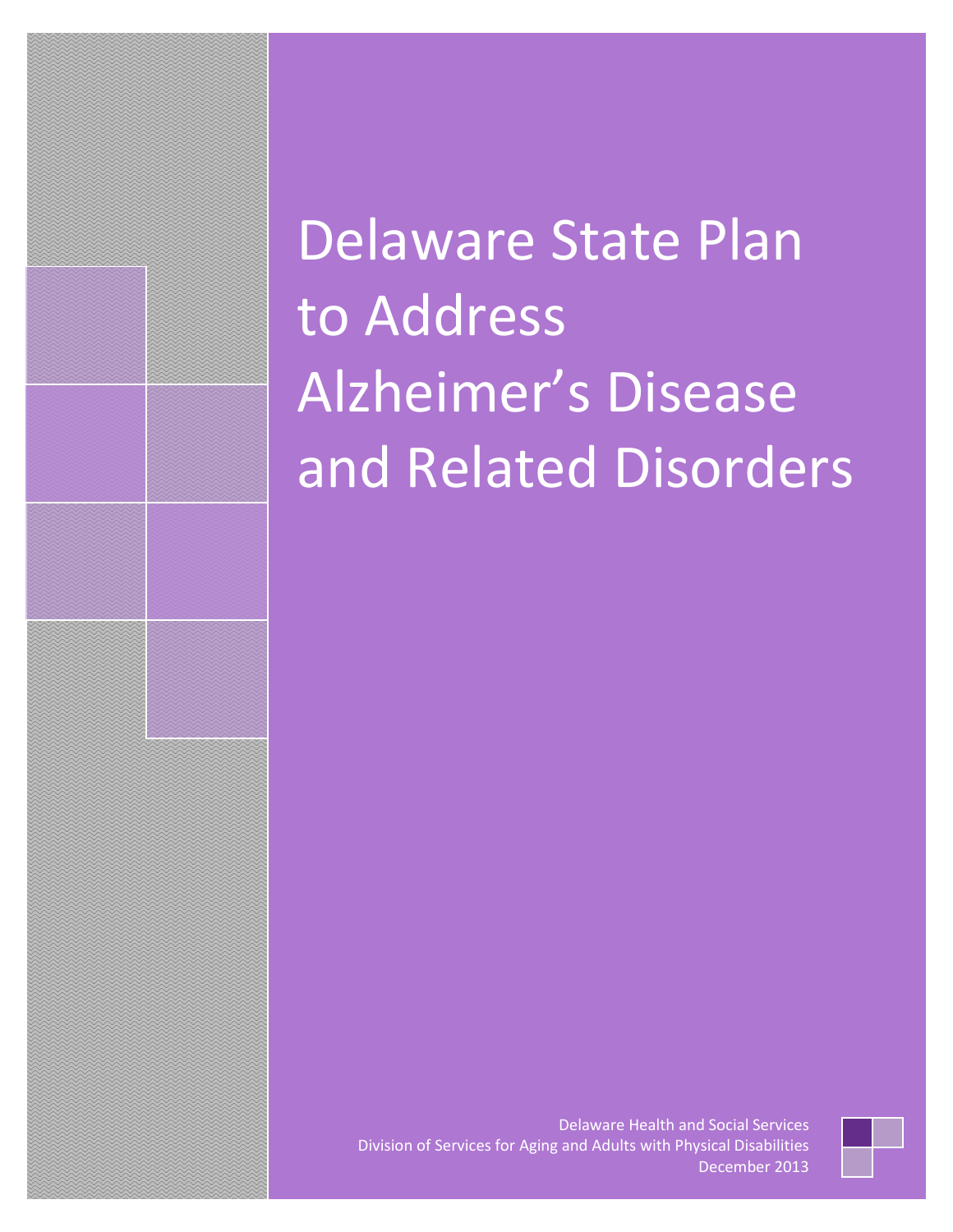# **Table of Contents**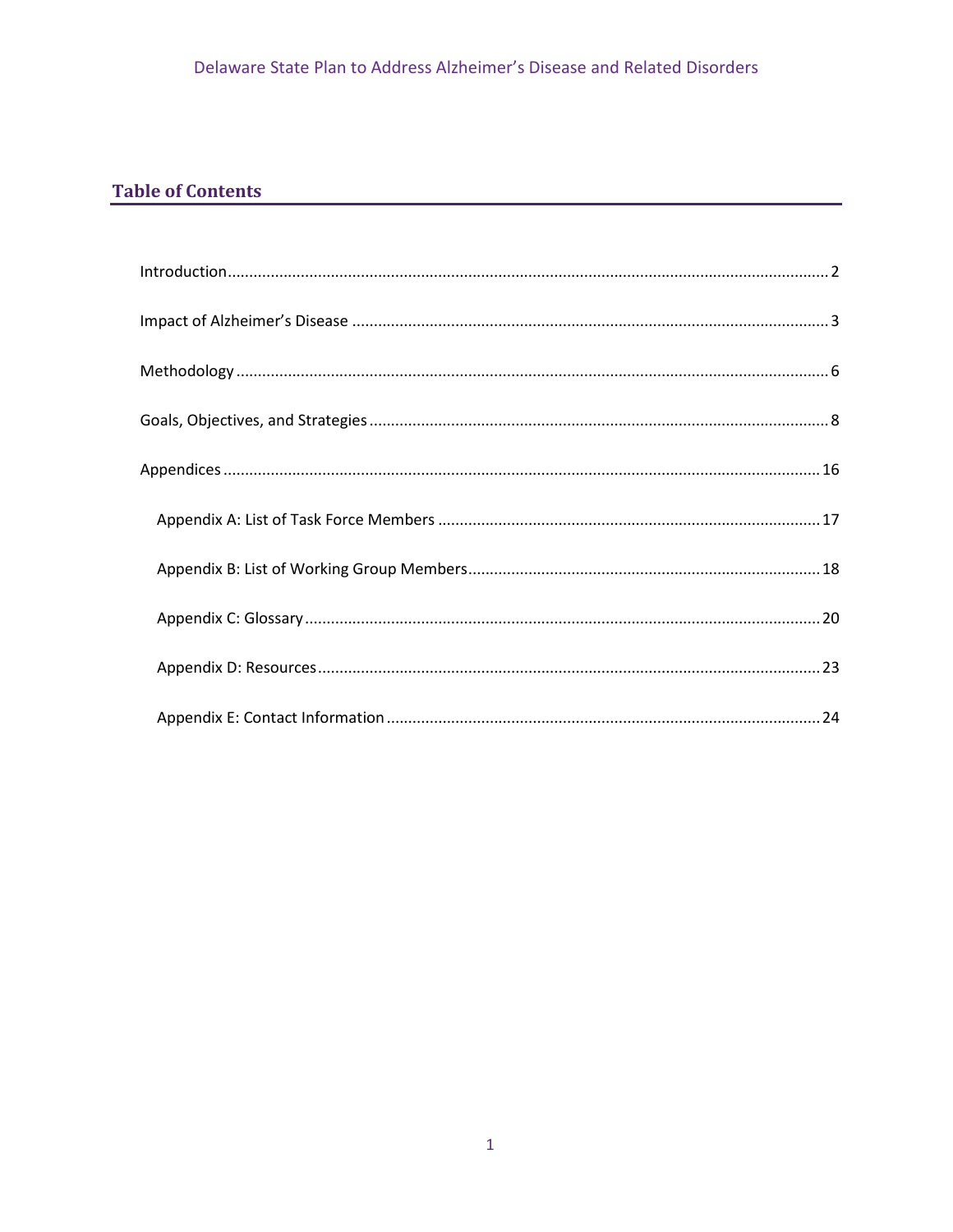# **Introduction**

 $\overline{\phantom{0}}$ 

<span id="page-2-0"></span>The *Delaware State Plan to Address Alzheimer's Disease and Related Disorders* is a joint project of the Alzheimer's Association Delaware Valley Chapter and the Division of Services for Aging and Adults with Physical Disabilities (DSAAPD). The plan was developed out of recognition of the enormous social, emotional, and economic impact of Alzheimer's disease<sup>\*</sup> and the need to find creative approaches to support the many people impacted in Delaware.

The plan represents a major step forward in bringing together advocates, caregivers, and professionals from healthcare, education, and social services to identify ways to more effectively address current and future needs related to Alzheimer's disease. Individuals with diverse backgrounds and areas of expertise converged to offer their energy and talents in the development of the plan.

The plan identifies five goals, each with accompanying objectives and strategies. Broadly speaking, the plan outlines actions to: increase awareness of and understanding about Alzheimer's disease; bring focused attention to the development of long term care services for persons with Alzheimer's disease; strengthen support for caregivers; improve the capacity of Delaware's workforce to respond to the needs of persons with Alzheimer's disease; and increase Delaware's capacity for Alzheimer's disease-related research and data collection.

The same level of collaboration among individuals and organizations that went into developing the plan is anticipated as Delaware moves forward with the plan's implementation. As part of the process of creating the plan, it became clear that many Alzheimer's-related resources already exist in Delaware and that the greatest impact will be derived from coordinating, combining, or leveraging those resources where most needed. Actions identified in the plan will be addressed through partnerships and the focused use of existing resources.

Project partners have already expressed eagerness to begin working on various tasks identified in the plan, and these efforts will begin immediately upon the plan's completion. The Alzheimer's Association Delaware Valley Chapter and DSAAPD will coordinate implementation activities and will track progress in meeting goals and objectives outlined in the plan. Given the high level of interest and commitment among individuals and organizations involved in the process thus far, it is expected that the plan can achieve results that will have a significant and positive impact on Delaware's caregivers, service professionals, and population living with Alzheimer's disease.

<span id="page-2-1"></span><sup>∗</sup> The term "Alzheimer's disease" used in this plan refers to Alzheimer's disease and related disorders. Consistent with the definition used in the national Alzheimer's plan, related disorders include frontotemporal, Lewy body, mixed, and vascular dementia.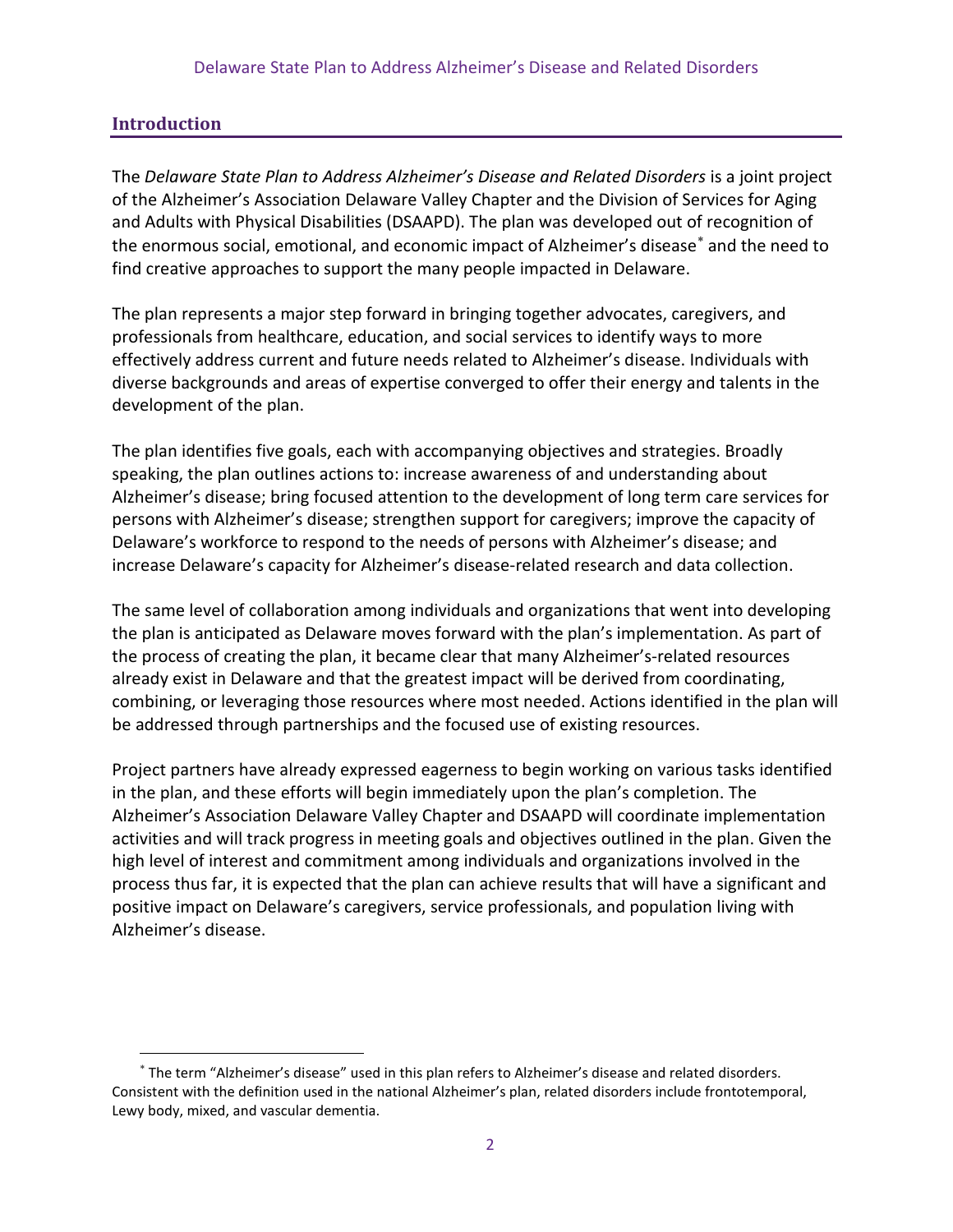# **Impact of Alzheimer's Disease**

<span id="page-3-0"></span>The impact of Alzheimer's disease is far-reaching. It is estimated that over five million<sup>\*</sup> Americans currently have the disease. While many cases of early-onset Alzheimer's disease

*My mom and dad were married for 46 years when my dad passed away with Alzheimer's. They did not get to enjoy their golden years as they had intended to but my mom did what she set out to do which was to take care of my dad until the end. My mom was the most courageous woman who ever walked this earth and she was not afraid to be my dad's voice so he would get the proper care he so deserved! Alzheimer's stole my dad from me and I worry every day that it will steal me from my only daughter. - Paula*

exist (there are approximately 200,000 cases of persons under age 65 with the disease today), the majority of persons with the disease are aged 65 and over. Among Americans aged 65 and over, 1 in 9 persons is currently living with Alzheimer's, and among those aged 85 and over, the ratio is 1 in 3. In 2010, over 83,000 Americans died of Alzheimer's disease, making it the country's sixth leading cause of death. Unlike some of the other top causes of death in this country, at this time there is no proven way to prevent it, cure it, or consistently slow its progression. Moreover, the incidence of Alzheimer's disease is skyrocketing in proportion to the growth in the older population. It has been estimated that by 2050, nearly 16 million Americans will have Alzheimer's disease.

In Delaware, the incidence of the disease is equally daunting. It was estimated that in 2010, 14,000 Delawareans aged 65 and older were living with Alzheimer's disease. This number does not include the many thousands more with younger-onset Alzheimer's disease or those with related dementias. According to

the Alzheimer's Association Delaware Valley Chapter, approximately 26,000 Delawareans are living with Alzheimer's disease or a related disorder. As would be expected, the number of people with Alzheimer's disease in Delaware has grown since the State, like the rest of the country, is in the midst of an unprecedented growth in the older population. Between 2000 and 2025, the number of persons aged 65 and over with Alzheimer's disease in Delaware is expected to grow by 33% (from 12,000 people to 16,000 people).

The prevalence of Alzheimer's disease has a significant impact on the health care system and on health care costs. It is estimated that in 2013, the direct costs of caring for Americans with Alzheimer's disease will total

 $\overline{\phantom{0}}$ 

*I was a caregiver for my mother who had Alzheimer's disease. I feel there is a need for more support and education for caregivers. When my mother received the diagnosis, I received little to no information from my mother's doctor. I felt like caregiving was sink or swim. - Joyce*

<span id="page-3-1"></span><sup>∗</sup> Prevalence and cost data have been provided by the Alzheimer's Association [\(www.alz.org\)](http://www.alz.org/).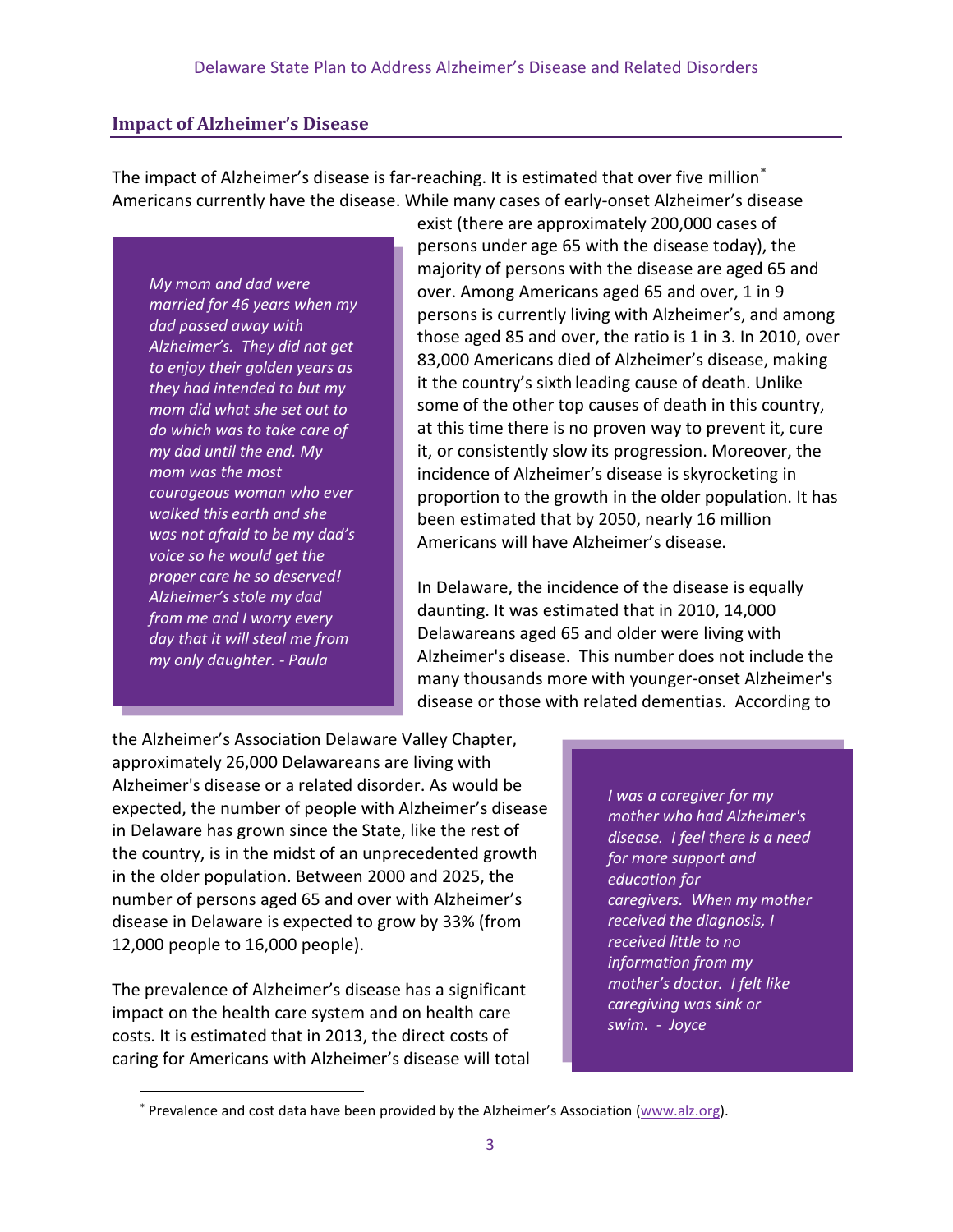*As I'm finding out just about every day, the State of Delaware has so many programs out there that most people either do not know about or do not take advantage of. My mother had Alzheimer's, and the first source, besides the computer, was turning to the Alzheimer's Association of Delaware to give me a better understanding. It would be great to educate all Delawareans of the great resources that we have right in our own backyard. - Rich*

\$203 billion, including \$35 billion and \$107 billion in costs to Medicaid and Medicare respectively. The average per-person costs for Medicare beneficiaries with Alzheimer's and other dementias are three times higher than for those without those conditions. For Medicaid, the cost differential is staggering: the average per-person Medicaid spending for seniors with Alzheimer's and other dementias is 19 times higher than the average per-person costs for all other seniors.

The growth in the incidence of Alzheimer's disease has important implications for health care providers. The expansion of the older population nationally and in Delaware has created an increased demand for health care services, including importantly, the demand for long term care services. Nursing homes, assisted living facilities, home health agencies, personal assistance services agencies, adult day services agencies and other providers require staff to support a growing population with long term care service needs. Beyond that, all health care providers must rely increasingly on

the availability of a workforce that has been trained to support the specific care needs of individuals with Alzheimer's disease and related disorders.

The impact of Alzheimer's disease is experienced perhaps most intensely by family caregivers. As a group, family members caring for persons with Alzheimer's disease tend to experience a tremendous amount of emotional stress and often sacrifice their own physical well-being. In addition many family caregivers carry an economic burden related to their caregiving.

It has been estimated that in the U.S. in 2012, 15.4 million informal caregivers (family and friends) provided over 17 billion hours of unpaid care to persons with Alzheimer's disease and other dementias. More than 60 percent of caregivers rated the emotional stress high or very high, and over one-third reported symptoms of depression. The physical and emotional stress of caregiving resulted in an additional \$9.1 million in health care expenditures in 2012 for caregivers themselves. In addition, caregivers have other out-of-pocket expenditures. Long-distance caregivers (those who live

*When my wife first showed signs of memory problems, she was 53 years old. A year later she was diagnosed as having Alzheimer's disease. That was 10 years ago and she now lives in a nursing home, under Medicaid coverage, at the young age of sixty-three. This disease has taken our retirement years from both of us. She can't enjoy her grandchildren, vacations, traveling, family gettogethers or anything else that she loved. My request: support efforts to get funding for research and more public awareness about this disease. - Anon*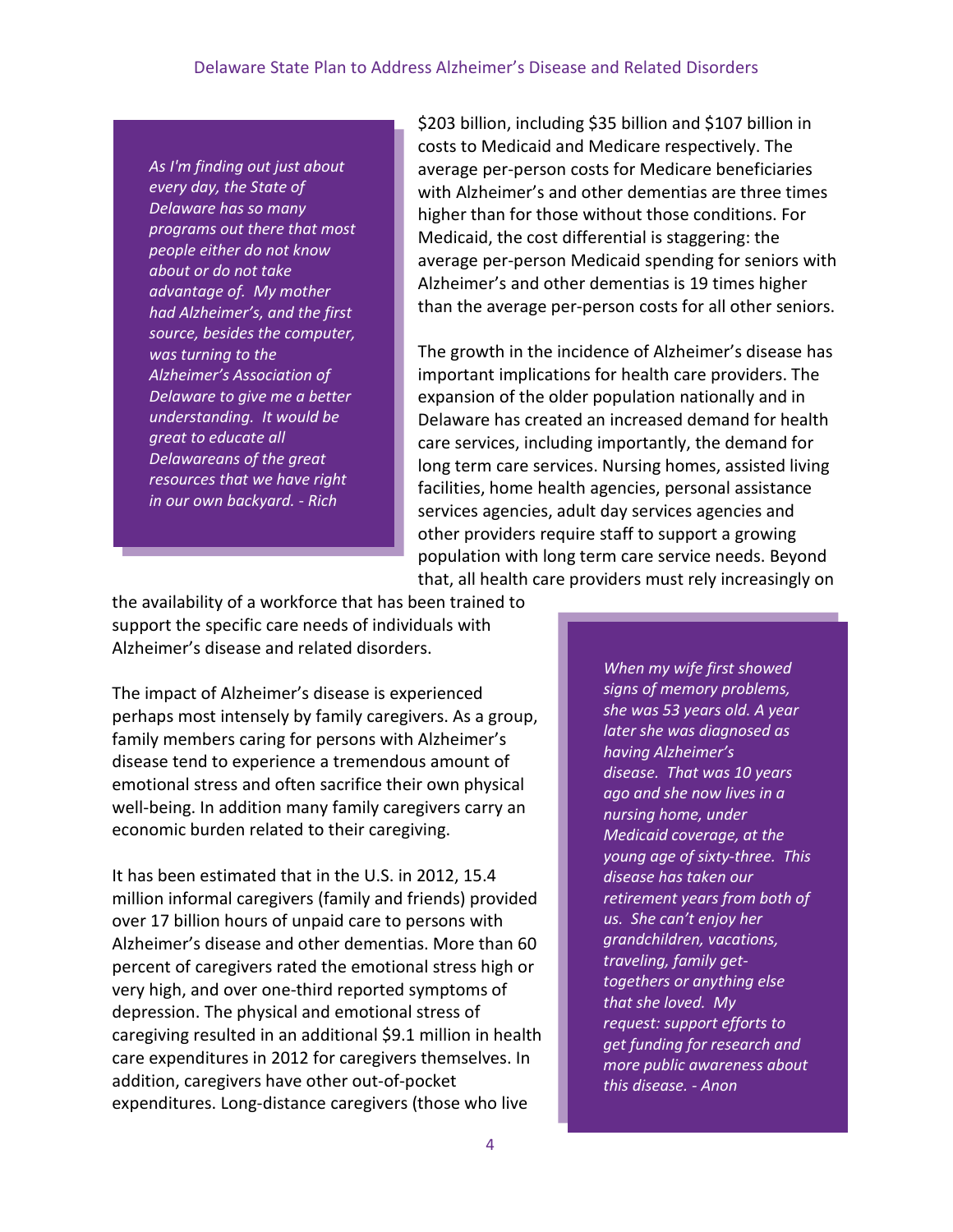*I prepared a wonderful meal for Mom and she said that my sister Alice had prepared the meal and how good it was. My heart dropped because I knew that I was the better cook and that my sister had passed away years ago. I decided to go along with Mom's comment and agreed that Alice had indeed cooked a good meal. I know that that is not the comment I would have gotten if she was not affected by Alzheimer's but it did make me sad. - Helen*

an hour or more away) tend to incur about twice as many out-of-pocket costs.

Delaware is home to a very large number of caregivers. In 2012, approximately 51,000 Delawareans provided 58 million hours of unpaid care to persons with Alzheimer's disease or other dementias. Additional health care costs for Delaware's caregivers in 2012 were an estimated \$37 million dollars.

Throughout the development of this plan Delaware caregivers freely expressed, many times in heartbreaking detail, how the realities of the disease have affected them and their families. For these caregivers, statistics about prevalence and other demographic realities do not begin to portray the loss and grief that they experience. Some of their words are shared here to illustrate the human impact of Alzheimer's disease in Delaware.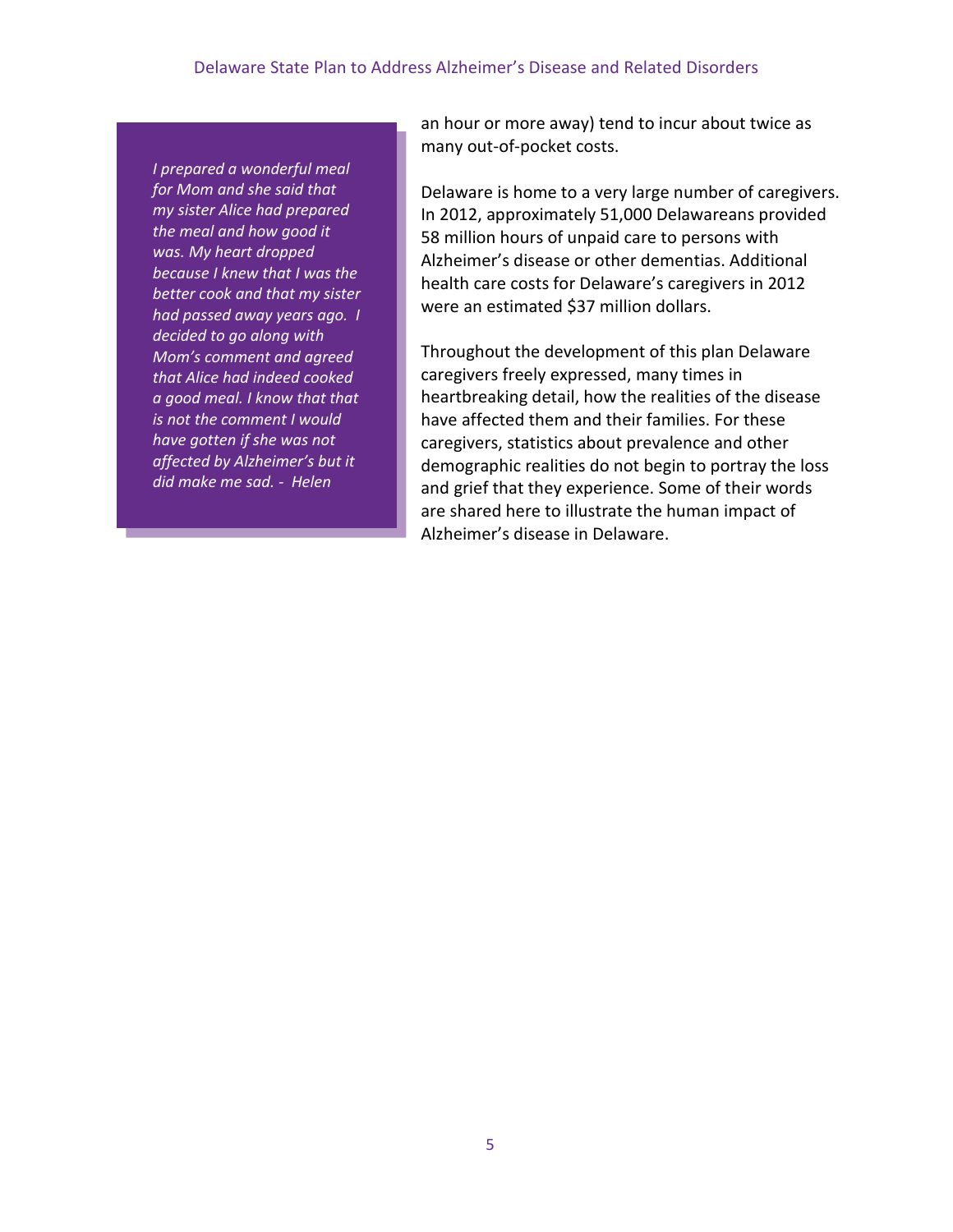# **Methodology**

<span id="page-6-0"></span>The process of the development of the *Delaware State Plan to Address Alzheimer's Disease and Related Disorders* was initiated in early 2012. The Alzheimer's Association Delaware Valley Chapter coordinated a meeting with Governor Jack Markell, Secretary of the Department of Health and Social Services Rita Landgraf, and Director of the Division of Services for Aging and Adults with Physical Disabilities (DSAAPD) Bill Love. During the meeting, there was a consensus about the importance of mapping out a strategy to address Alzheimer's disease in Delaware, and a decision was made to begin working on the development of an Alzheimer's State Plan.

The Alzheimer's Association and DSAAPD established a task force, comprised of caregivers, advocates, and professionals representing a broad range of organizations. (A list of task force members is included in Appendix A.) The task force met in September and December 2012 to review background information and establish the foundation of the plan. With support from DSAAPD staff, the task force created an initial draft of the plan's goals, objectives, and strategies.

Following the December 2012 meeting of the task force, five working groups were formed, each of which was co-chaired by two members of the task force and included additional persons recommended by the chairs. (See Appendix B.) Working group topics included the following:

- Caregiver support
- Public awareness and outreach
- Improving service delivery
- Improving and expanding the state's home and community-based infrastructure
- Training and professional development

The working groups were charged with reviewing and making recommendations about the initial draft of the goals, objectives, and strategies. The groups met and had follow-up phone conferences between January and April 2013 and then submitted their recommendations to the task force.

The task force held a third meeting in April 2013 to review working group recommendations, to suggest further revisions, and discuss plans for upcoming town hall meetings to get public input into the plan. On May 1, 2003 the goals, objectives and strategies were re-drafted to incorporate working group and task force member recommendations and were ready for public review.

Three town hall meetings were scheduled in June 2013 to provide the general public the opportunity to offer input into the plan. The town hall meetings were advertised via a statewide press release as well as an announcement on DSAAPD's website. The goals, objectives and strategies document was made available in advance of the town hall meetings via web download. (Individuals who needed or preferred the document in another format were encouraged to contact DSAAPD for assistance.) In addition, individuals who were not able to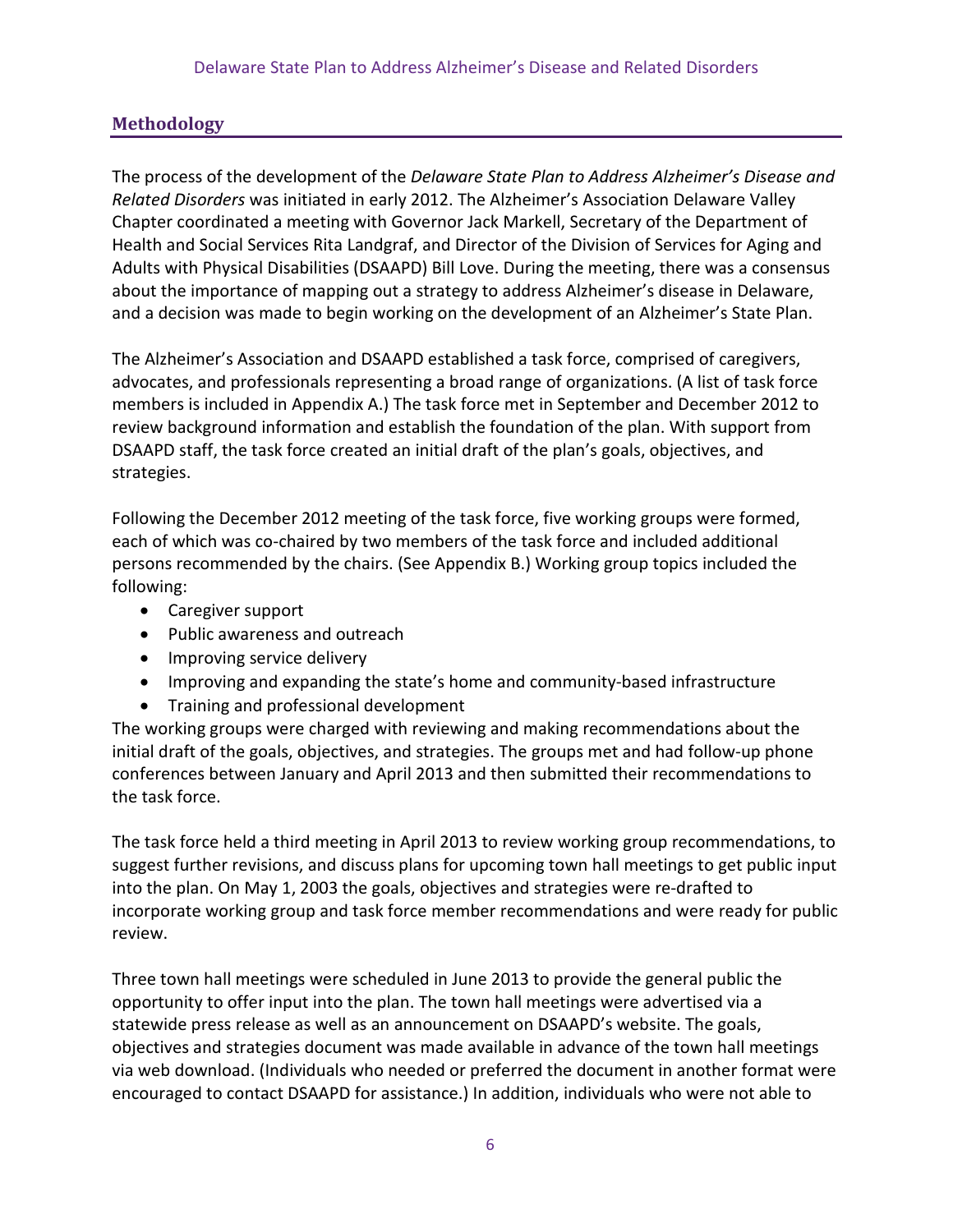attend the town hall meetings or who preferred to make comments outside of the meetings were informed that comments would be accepted by phone, mail, e-mail or fax until mid-July 2013.

One town hall meeting was conducted in each of Delaware's three counties. The meeting schedule was as follows:

- June 24, 2013 6:00 PM to 8:00 PM John H. Ammon Medical Education Center Newark, Delaware
- June 25, 2013 6:00 PM to 8:00 PM Alzheimer's Association Julie H.C. Bailey Training Center Smyrna, Delaware
- June 26, 2013 6:00 PM to 7:45 PM Brandywine Assisted Living at Fenwick Island Selbyville, Delaware

As part of each of the meetings, persons in attendance were provided with background information and copies of the plan's goals, objectives and strategies document. It was explained that feedback on the plan would be welcomed during the town hall meetings or any time until the mid-July deadline. Individuals were then offered the opportunity to make comments or suggestions, ask questions, or share other information related to the plan. Discussion was recorded at each meeting by DSAAPD staff.

A fourth meeting of the task force was held in July 2013. During this meeting, task force members were provided with a compilation of the feedback received during and after the town hall meetings and a revised draft of the goals, objectives, and strategies that incorporated the public input. The task force also was given an outline of additional content areas, including appendices, to be included in the plan. Task force members provided final feedback on the goals, objectives, and strategies and offered guidance on the construction of the completed version of the plan.

The plan was completed in December 2013 after final review and input from members of the task force.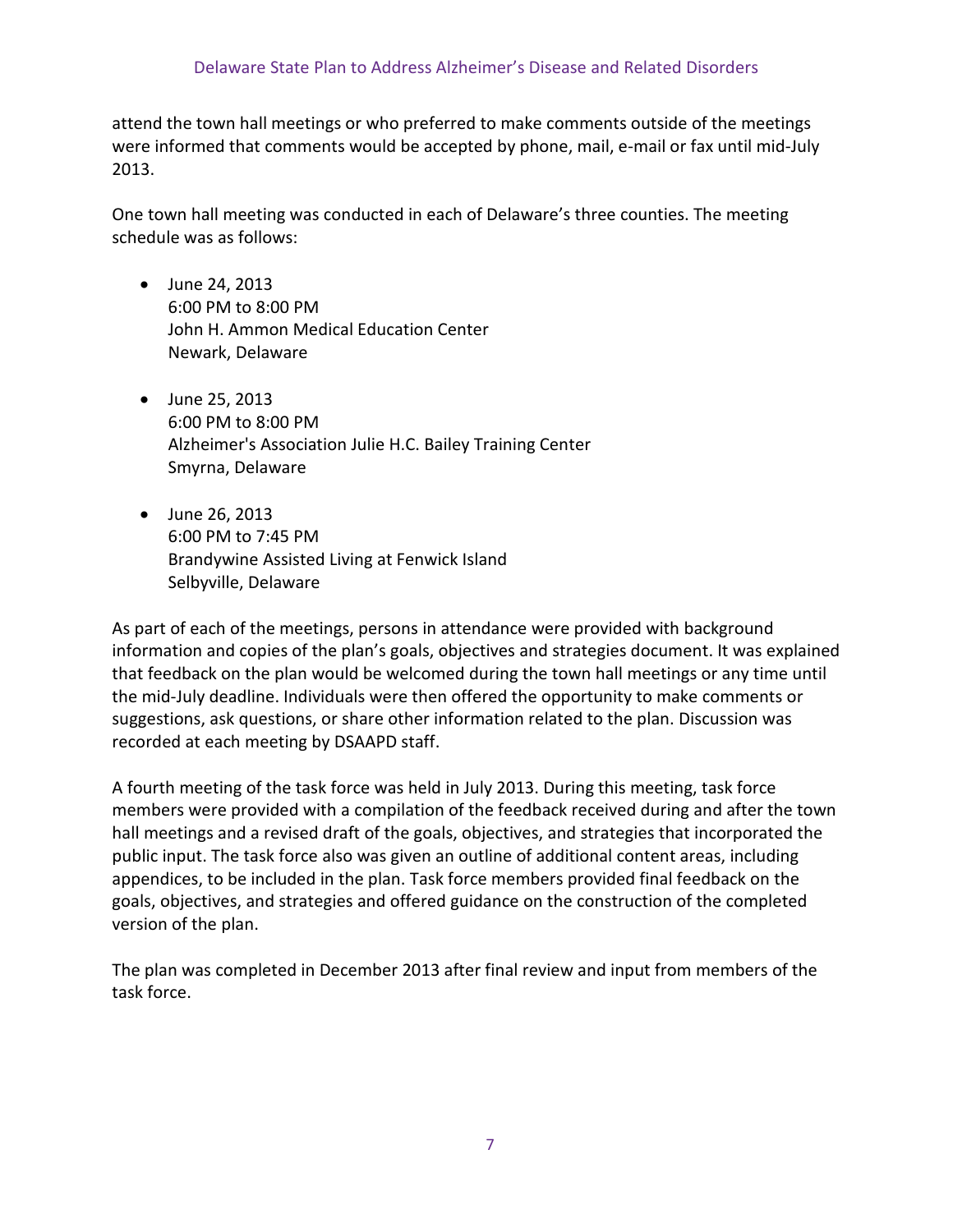# **Goals, Objectives, and Strategies**

#### <span id="page-8-0"></span>**Goal # 1: Promote public awareness of Alzheimer's disease**

- Objective 1.1 Build on existing public and private partnerships to support a comprehensive public education campaign using reliable and evidence-based Alzheimer's related educational messages
	- Strategy 1.1.1 Develop and implement a high impact campaign across Delaware to disseminate information on Alzheimer's disease, services available, and community resources available for support (e.g., meetings with editorial board of the News Journal, Governor's weekly radio message, op-ed's, etc.)
	- Strategy 1.1.2 Explore and identify reliable and evidence-based messages on Alzheimer's disease working in close collaboration with the Alzheimer's Association
	- Strategy 1.1.3 Disseminate messages using a variety of forums, such as community events, health fairs, speaking engagements, public service announcements, and web-based social media
	- Strategy 1.1.4 Coordinate with community partners to promote outreach to rural communities, minority populations, and non-English speaking persons (e.g., Latin American Community Center, La Red Health Center, and other organizations that will facilitate the dissemination of information to Spanish-speaking communities)
	- Strategy 1.1.5 Build strong partnerships with the health care community (e.g., Medical Society of Delaware) and develop avenues for reaching physicians and others in health care on best practices and emerging issues in treatment and support for individuals with Alzheimer's disease

Objective 1.2 Expand available materials and links to resources related to Alzheimer's disease

- Strategy 1.2.1 Expand resources related to Alzheimer's disease listed in future editions of DSAAPD's *Guide to Services for Older Delawareans and Persons with Physical Disabilities*
- Strategy 1.2.2 Expand information on DSAAPD's websites (intranet and internet) for staff, other professionals, and the general public
- Objective 1.3 Explore opportunities to expand dissemination of educational materials that foster increased public awareness of Alzheimer's disease
	- Strategy 1.3.1 Identify and engage the support of non-traditional partners to expand dissemination of educational materials (e.g., the faith-based community, AARP, employers, Delaware Restaurant Association, libraries, Social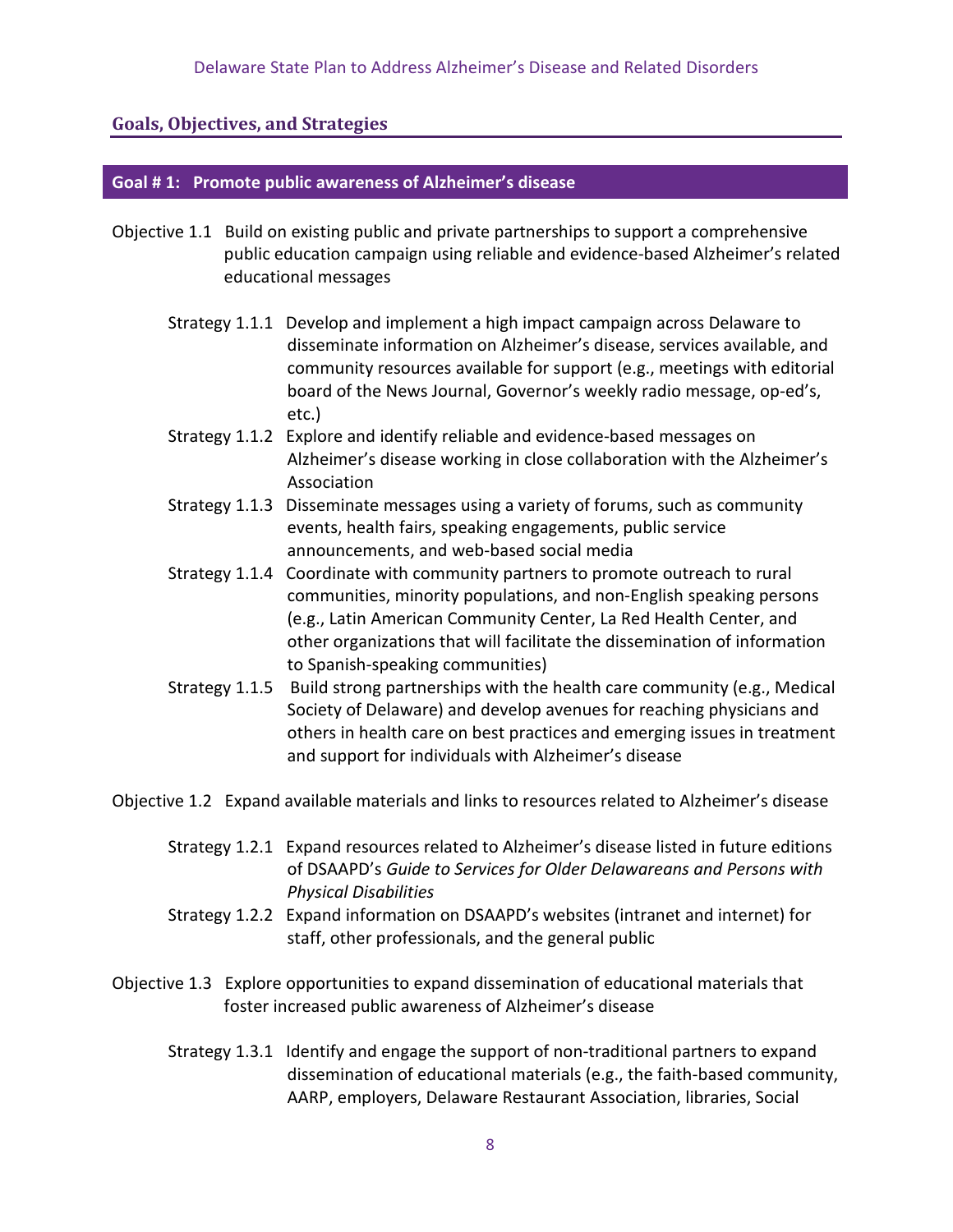Security offices, Division of Motor Vehicles, and others points of heavy community traffic)

Strategy 1.3.2 Promote efforts to prevent, detect, and address abuse, neglect, mistreatment, and exploitation of persons with Alzheimer's disease

### **Goal # 2: Improve the delivery of services to persons with Alzheimer's disease**

- Objective 2.1 Promote early detection of Alzheimer's disease so individuals can participate in decision making about living options and financial and legal matters
	- Strategy 2.1.1 See Strategy 1.1.3 (Disseminate messages using a variety of forums, such as community events, health fairs, speaking engagements, public service announcements, and web-based social media)
	- Strategy 2.1.2 Advocate for the inclusion of Alzheimer's disease as a focus area in the Division of Public Health's Health Promotion and Disease Prevention Section
- Objective 2.2 Identify barriers to services for persons with Alzheimer's disease
	- Strategy 2.2.1 Perform a service needs assessment, at each stage of the disease that includes caregivers as well as persons with Alzheimer's disease and other dementias
	- Strategy 2.2.2 Survey community and facility based long term care<sup>\*</sup> service providers as they serve people with Alzheimer's at each stage of the disease
	- Strategy 2.2.3 Identify Alzheimer's-related service and educational challenges faced in locations with large numbers of older individuals residing in rural areas, including access to emergency psychiatric care, and recommend targeted actions to effectively address these challenges

Objective 2.3 Address the barriers to services for persons with Alzheimer's disease

- Strategy 2.3.1 Designate a staff person within the Division of Services for Aging and Adults with Physical Disabilities with expertise in Alzheimer's disease and other dementias, such as a nurse, to be available for consultation by other long term care service providers
- Strategy 2.3.2 Create a mobile interdisciplinary team with expertise in Alzheimer's disease and other dementias and behavioral issues to be available for consultation to long term care service providers
- Strategy 2.3.3 Improve access to home and community-based services by disseminating information on services to the medical and health care

 $\overline{\phantom{0}}$ 

<span id="page-9-0"></span><sup>∗</sup> See glossary in Appendix C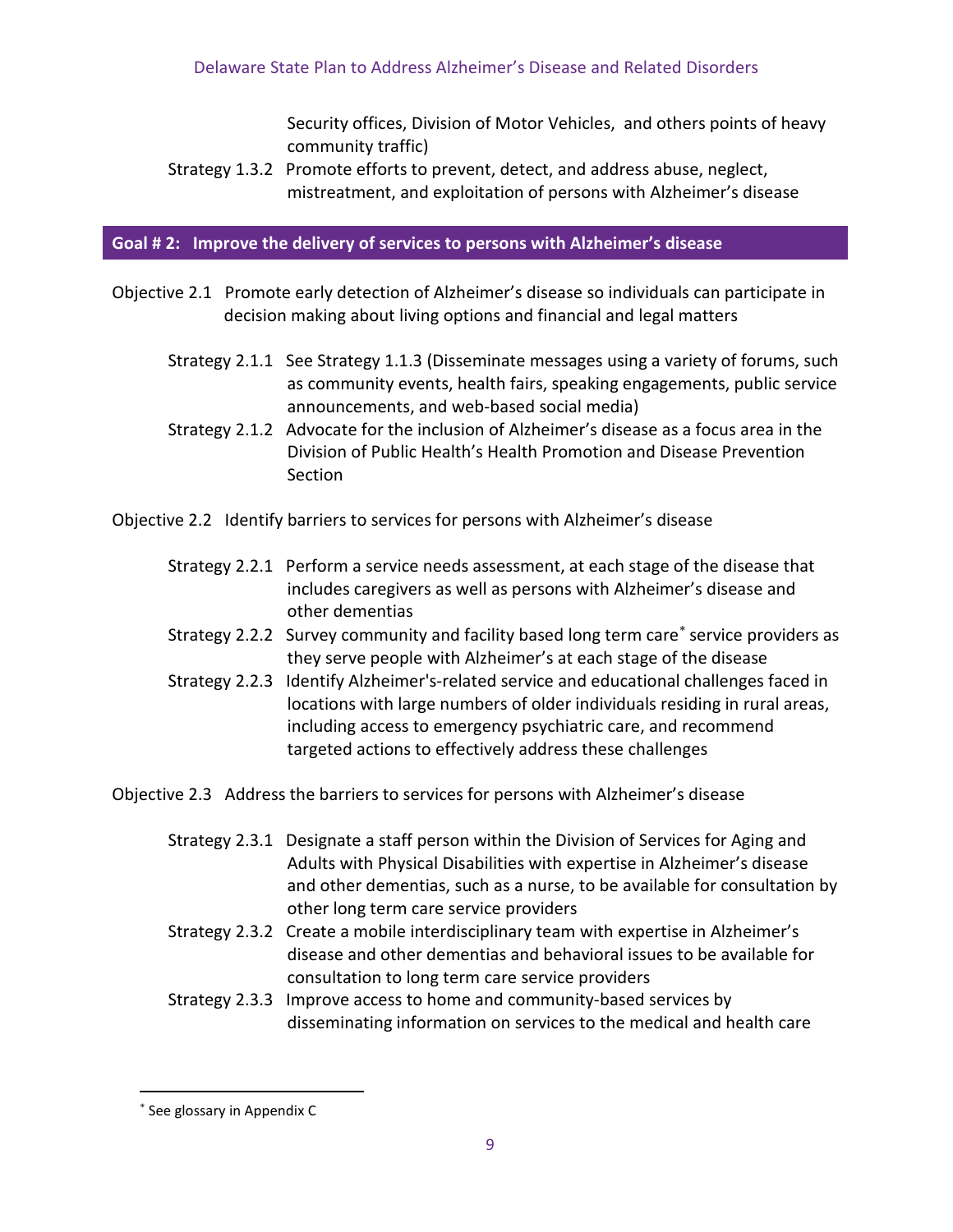community, academic community, primary family caregivers, advocacy associations, and the general public

- Strategy 2.3.4 Provide training in Alzheimer's disease and other dementias to DSAAPD case managers, ADRC call center staff, and front line staff across the aging and disability network
- Objective 2.4 Promote the expansion of available services for persons with Alzheimer's disease
	- Strategy 2.4.1 Increase the availability of supportive services through administrative streamlining to improve access to services and expand the use of selfdirection<sup>\*</sup>
	- Strategy 2.4.2 Explore replicating the nursing home rate setting structure so that community-based providers receive higher reimbursement for individuals with higher level of care
	- Strategy 2.4.3 Explore a rate setting structure that empowers providers to supplement services for the purposes of crisis management and seek authorization for payment retroactively
	- Strategy 2.4.4 Explore the use of volunteer respite providers through a variety of sources including nursing programs, volunteer organizations, community organizations, and faith-based groups
	- Strategy 2.4.5 Explore options for the provision of emergency respite services
- Objective 2.5 Advocate for the improvement of delivery of services for persons with Alzheimer's disease
	- Strategy 2.5.1 Promote the use of Telehealth<sup>\*</sup> to bring Alzheimer's expertise to sites that lack specialized skills or advanced training to maximize the availability of medical, preventative, and home-based support services
	- Strategy 2.5.2 Increase awareness in Delaware of "universal design,"<sup>\*</sup> assistive technologies, and livable communities to promote opportunities for aging in place
	- Strategy 2.5.3 Educate employers about the issues facing caregivers and encourage them to establish workplace policies such as flextime, telecommuting, referral services, and on-site support programs
	- Strategy 2.5.4 Advocate for alternative home and community-based programs of care such as Programs of All-Inclusive Care for the Elderly (PACE)<sup>\*</sup>
	- Strategy 2.5.5 Advocate for an increase in salary for direct service providers

ı

<span id="page-10-3"></span><span id="page-10-2"></span><span id="page-10-1"></span><span id="page-10-0"></span><sup>∗</sup> See glossary in Appendix C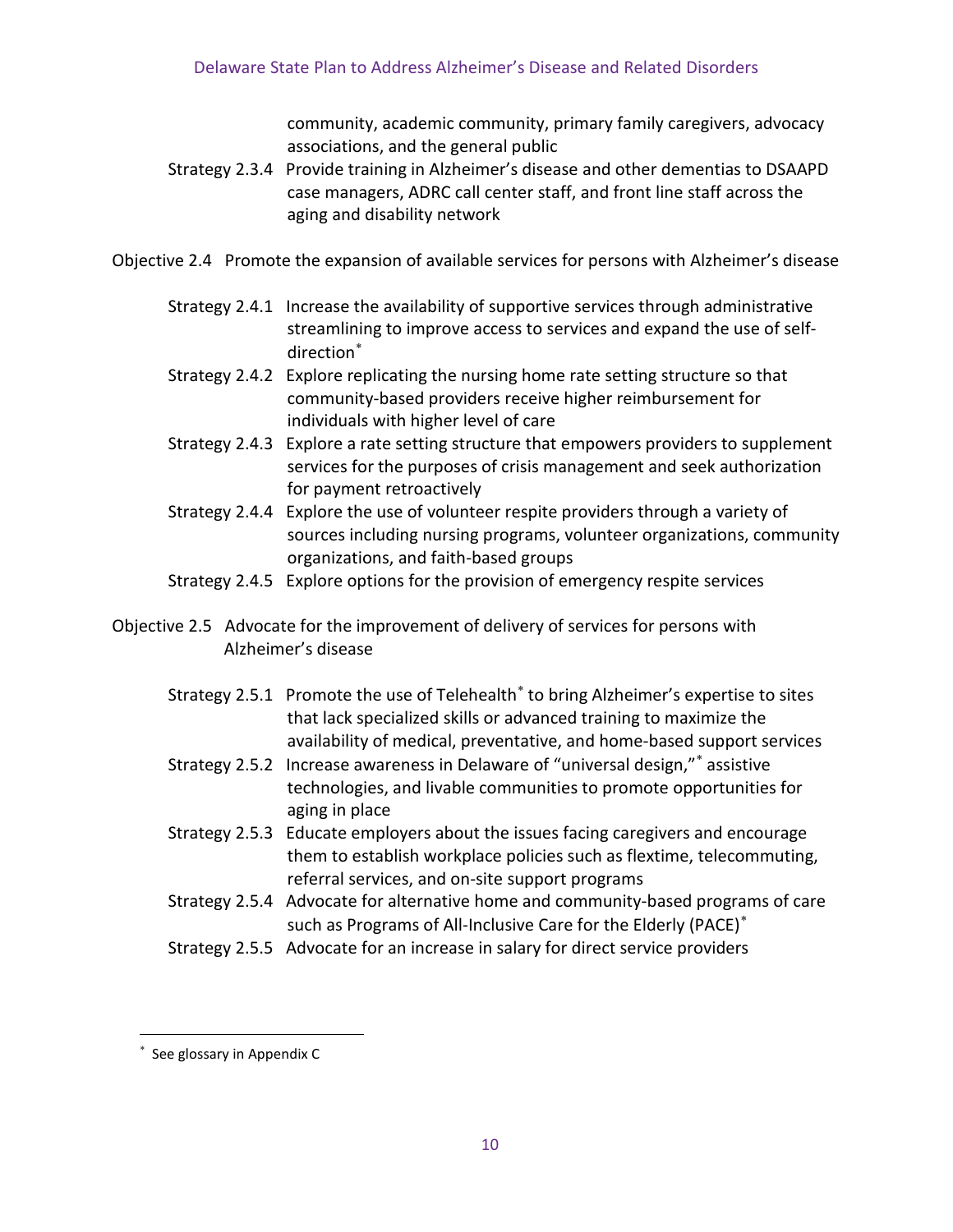Strategy 2.5.6 Explore options and advocate for regulatory changes that would empower health care providers to deliver the most appropriate interventions for persons with Alzheimer's disease

#### **Goal # 3: Strengthen the support of caregivers of persons with Alzheimer's disease**

- Objective 3.1 Identify and expand the availability of, and participation in, educational programs for caregivers, other stakeholders, and community partners
	- Strategy 3.1.1 Perform an environmental scan of all caregiver training and resources currently available
	- Strategy 3.1.2 Create a robust online "Toolkit" for placement on the Delaware Aging and Disability Resource Center (ADRC) and Division of Services for Aging and Adults with Physical Disabilities (DSAAPD) websites containing practical tips, educational materials, and links to educational programs for use by caregivers; ADRC call center staff; and others; and include "Toolkit" information in DSAAPD's *Guide to Services for Older Delawarean's and Persons with Disabilities*
	- Strategy 3.1.3 Coordinate with the Alzheimer's Association and other public and private community partners to link caregivers to community-based and online educational programs for caregivers through the Delaware ADRC and DSAAPD websites, Caregiver Resource Centers, pamphlets, brochures, and other promotional outreach
	- Strategy 3.1.4 Increase participation in educational programs among diverse caregivers through culturally and linguistically appropriate offerings, including programs offered in Spanish
	- Strategy 3.1.5 Encourage caregivers to learn about the financial and legal impact of Alzheimer's disease and the importance of obtaining financial and legal advice as a planning tool
	- Strategy 3.1.6 Encourage caregivers to learn about and actively engage in discussion surrounding end-of-life issues
	- Strategy 3.1.7 Identify caregiving as a health risk factor and promote self-care and frequent breaks for caregivers
	- Strategy 3.1.8 Promote the use of available emergency preparedness tools among caregivers
- Objective 3.2 Increase and enhance supports available for caregivers of persons with Alzheimer's disease across the continuum of care and through all stages of the disease
	- Strategy 3.2.1 Promote and link caregivers to the Delaware ADRC, local Caregiver Resource Centers, and the Alzheimer's Association for help in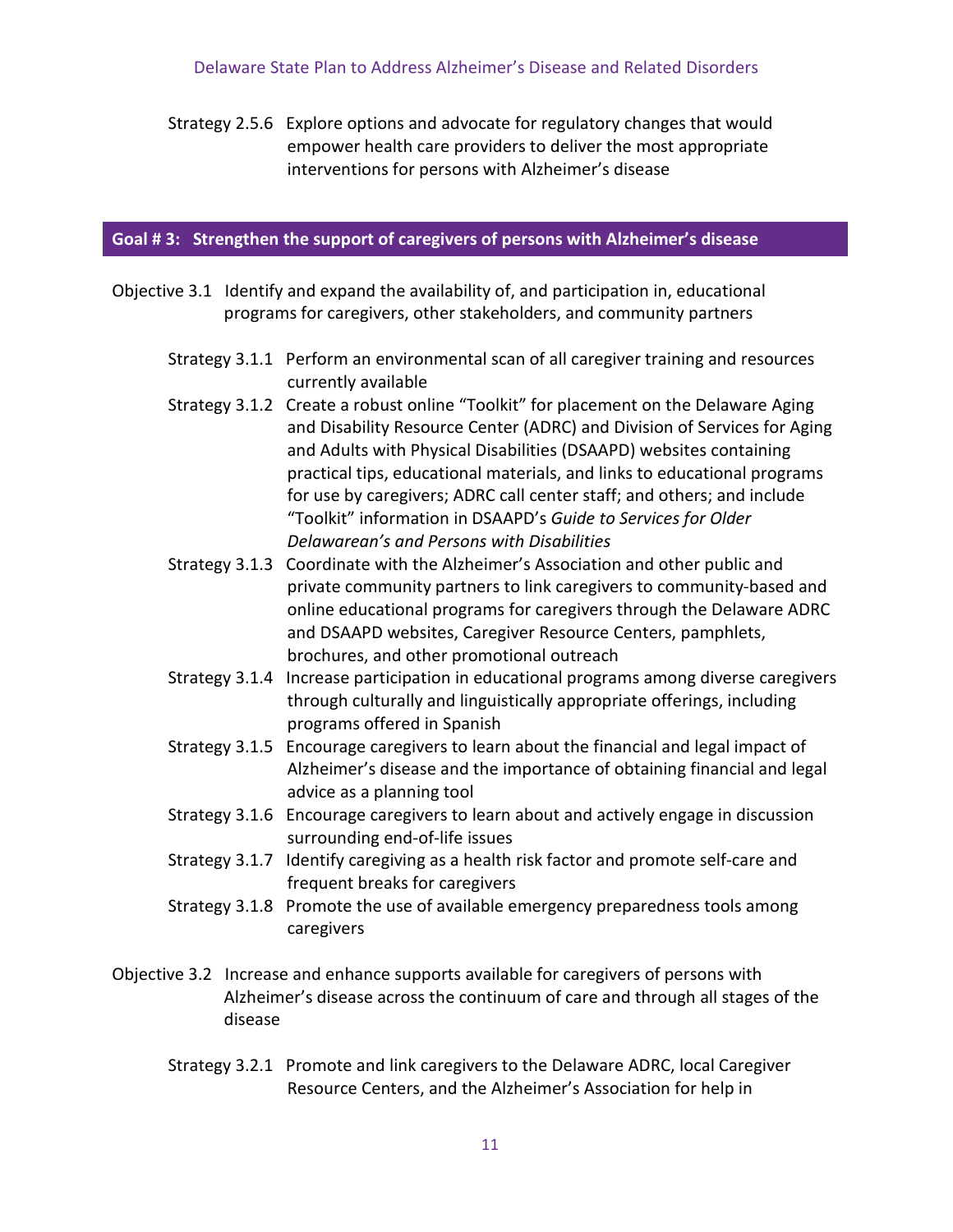understanding Alzheimer's disease, navigating the long term care system, sorting through service options, and accessing relevant supports, including caregiver assessments; care consultation; counseling; care management; respite care; support groups; assistive technologies; future care needs; and other effective interventions

- Strategy 3.2.2 Explore options to increase support for diverse caregivers, including those caring for persons with early-onset Alzheimer's disease
- Strategy 3.2.3 Promote and encourage referrals to the Delaware ADRC by physicians, healthcare and service providers, faith-based organizations, and other community partners
- Strategy 3.2.4 Provide ongoing training to Delaware ADRC call center staff, Options Counselors, and other information and referral specialists on resources available for caregivers
- Strategy 3.2.5 Explore options to enlist the faith-based community as a key resource that can reach out to and support caregivers; including promoting partnerships in developing programs to train volunteers
- Strategy 3.2.6 Build strong partnerships with the health care community and develop avenues to promote caregiving as a health risk factor, and encourage health care professionals to acknowledge and address the issue

Objective 3.3 Participate in, and support, advocacy efforts on behalf of caregivers

- Strategy 3.3.1 See Strategy 2.5.3 (Educate employers about the issues facing caregivers and encourage them to establish workplace policies such as flextime, telecommuting, referral services, and on-site support programs)
- Strategy 3.3.2 Establish a legislative agenda to address caregiver issues

# **Goal # 4: Achieve an Alzheimer's-competent workforce in the State of Delaware**

Objective 4.1 Improve Alzheimer's disease competency among health care and social service providers

- Strategy 4.1.1 Disseminate evidence-based guidelines for Alzheimer's disease management to primary care providers to improve early diagnostic evaluation, treatment, care coordination, and follow-up support of patients
- Strategy 4.1.2 Coordinate with professional societies and other organizations to create and implement strategies to maximize the dissemination of appropriate continuing education on Alzheimer's disease for physicians, nurses, and other health professionals
- Strategy 4.1.3 Establish and/or strengthen, as appropriate, dementia specific training for all staff of any state-licensed entity in the health care continuum that serves individuals with Alzheimer's disease and other dementias,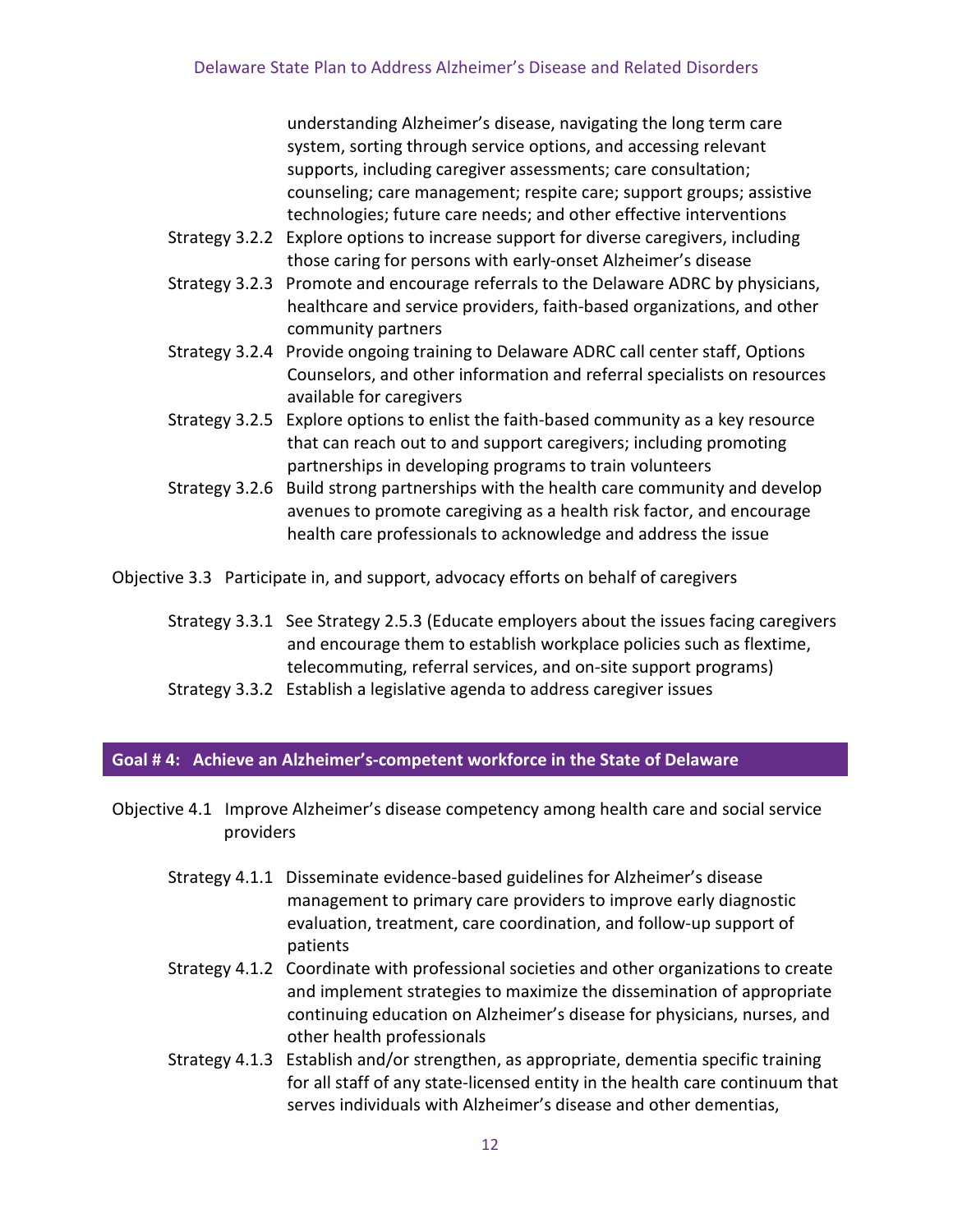including, but not limited to nursing homes, acute care facilities, community residential care facilities, home health agencies, hospice, or adult day care programs

- Strategy 4.1.4 Incorporate specific needs of ethnically diverse population groups into existing and emerging training programs for healthcare and social services providers, with attention across the continuum of care
- Strategy 4.1.5 Develop strategies to train professionals who provide services to persons with mental illness and developmental disabilities to recognize and address Alzheimer's disease within their consumer populations
- Strategy 4.1.6 Partner with a geriatric education center to provide increased Alzheimer's disease related training to primary care providers serving areas in Delaware with large numbers of older residents
- Strategy 4.1.7 Provide guidance to care providers, care managers, and advocates on the Medicare benefit that reimburses for an annual cognitive exam and on the use of Medicare coding to reimburse physicians and allied health professionals for family conferences and care consultation that educate and support family caregivers, guide future decisions, and enhance the quality of medical care and support services
- Strategy 4.1.8 See Strategy 2.3.4 (Provide training in Alzheimer's disease and other dementias to DSAAPD case managers, ADRC call center staff, and front line staff across the aging and disability network)
- Objective 4.2 Provide training of professionals in other, non-health care fields that interact increasingly with persons who have dementia, including Alzheimer's disease
	- Strategy 4.2.1 Partner with the Alzheimer's Association and others to provide comprehensive Alzheimer's dementia training to first responders, law enforcement, EMTs, fire fighters, emergency preparedness, and search and rescue officials, and others
	- Strategy 4.2.2 Partner with state regulators, court administrators, and the Delaware Bar Association for training on legal issues facing persons with Alzheimer's disease, including training on the roles of guardians and surrogate decision makers
- Objective 4.3 Increase access to training resources related to Alzheimer's disease
	- Strategy 4.3.1 Increase the spectrum of educational resources available on Alzheimer's disease for health care and social service professionals through clearinghouse development, website links on online continuing education-related training/resources meeting professional licensure requirements, and coordination with service-providing agencies/facilities required to provide dementia-specific training
	- Strategy 4.3.2 Establish a formal network of providers of Alzheimer's training in Delaware to increase the availability of quality continuing education and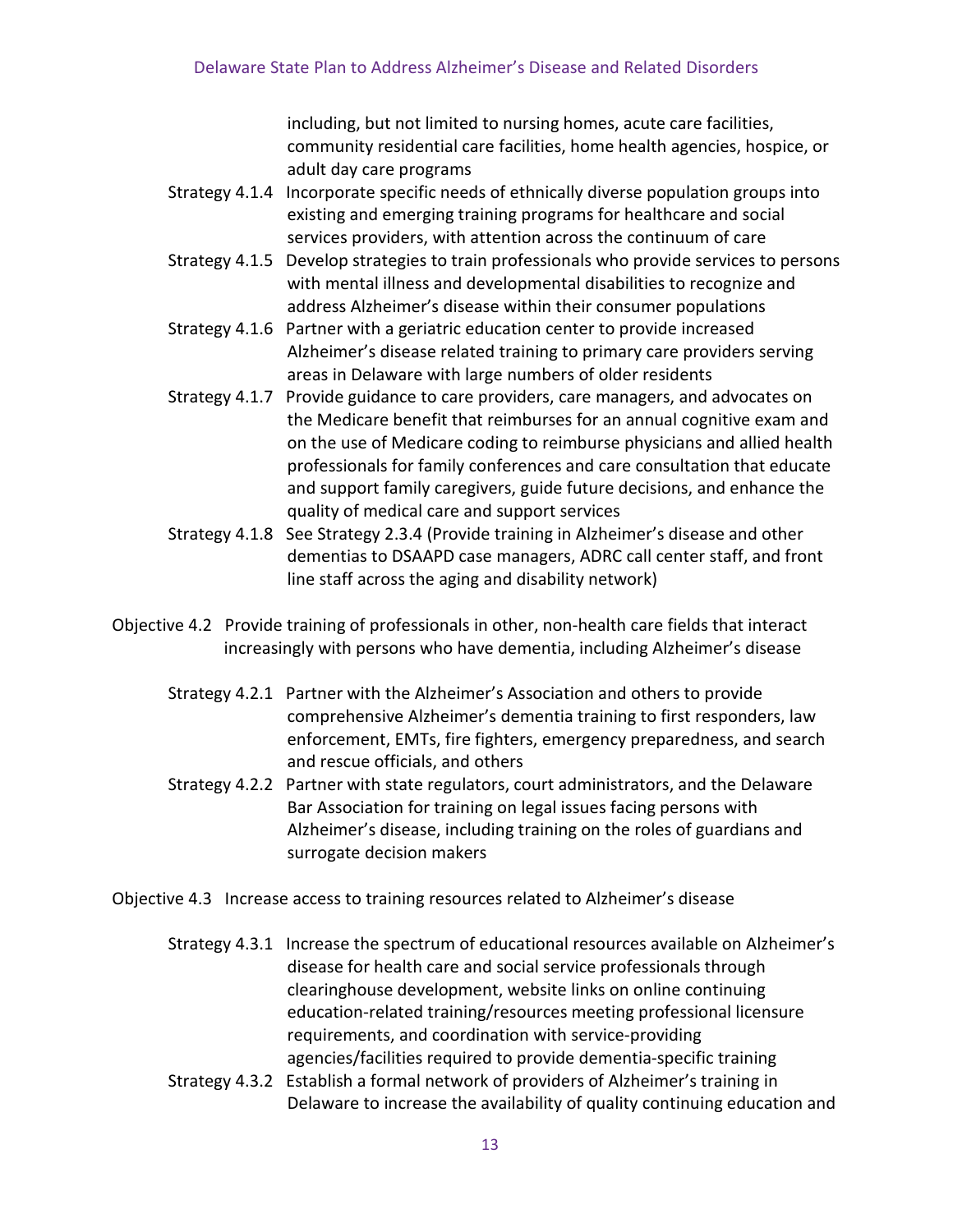other training on Alzheimer's disease and to serve as consultants on the ongoing development and/or refinement of competency-based models of Alzheimer's training

# **Goal # 5: Improve and expand Delaware's Alzheimer's and dementia-related infrastructure (data, quality assurance, research) by supporting the creation of a Delaware Center for Alzheimer's and Related Dementias [DECARD])**

- Objective 5.1 Catalyze the creation of a virtual Delaware Center for Alzheimer's and Related Dementias (a private, public, and academic partnership) to support data collection, analysis, and dissemination as well as basic, translational and clinical[∗](#page-14-0) research activities in the state and region
	- Strategy 5.1.1 Study the features of similar entities that have been created in the state and region
	- Strategy 5.1.2 Facilitate the establishment of a private, public, academic partnership to efficiently support data and research infrastructure related to Alzheimer's and dementia in the state and region in a way that partners the research, clinical, patient, and caregiver communities while serving as a meaningful resource for the public
- Objective 5.2 Improve data collection and quality assurance measures, analysis, dissemination, and impact
	- Strategy 5.2.1 Study other states' relevant infrastructure for data and quality assurance measures collection and analysis
	- Strategy 5.2.2 Identify existing sources of data and quality assurance measures (e.g., U.S. Decennial Census and/or American Community Survey, Alzheimer's Association, Minimum Data Set (MDS) 3.0, Behavioral Risk Factor Surveillance System (BRFS), and others)
	- Strategy 5.2.3 Explore the need for new data and quality assurance measures as a partnership with Alzheimer's Association, Delaware Department of Health and Social Services (DHSS), University of Delaware, Delaware State University, and others
	- Strategy 5.2.4 Coalesce the variety of data and quality assurance sources, analysis, and dissemination in a way that improves access and impact of these measures
- Objective 5.3 Improve the support infrastructure for basic, translational, and clinical Alzheimer's and dementia research

 $\overline{\phantom{0}}$ 

<span id="page-14-0"></span><sup>∗</sup> See glossary in Appendix C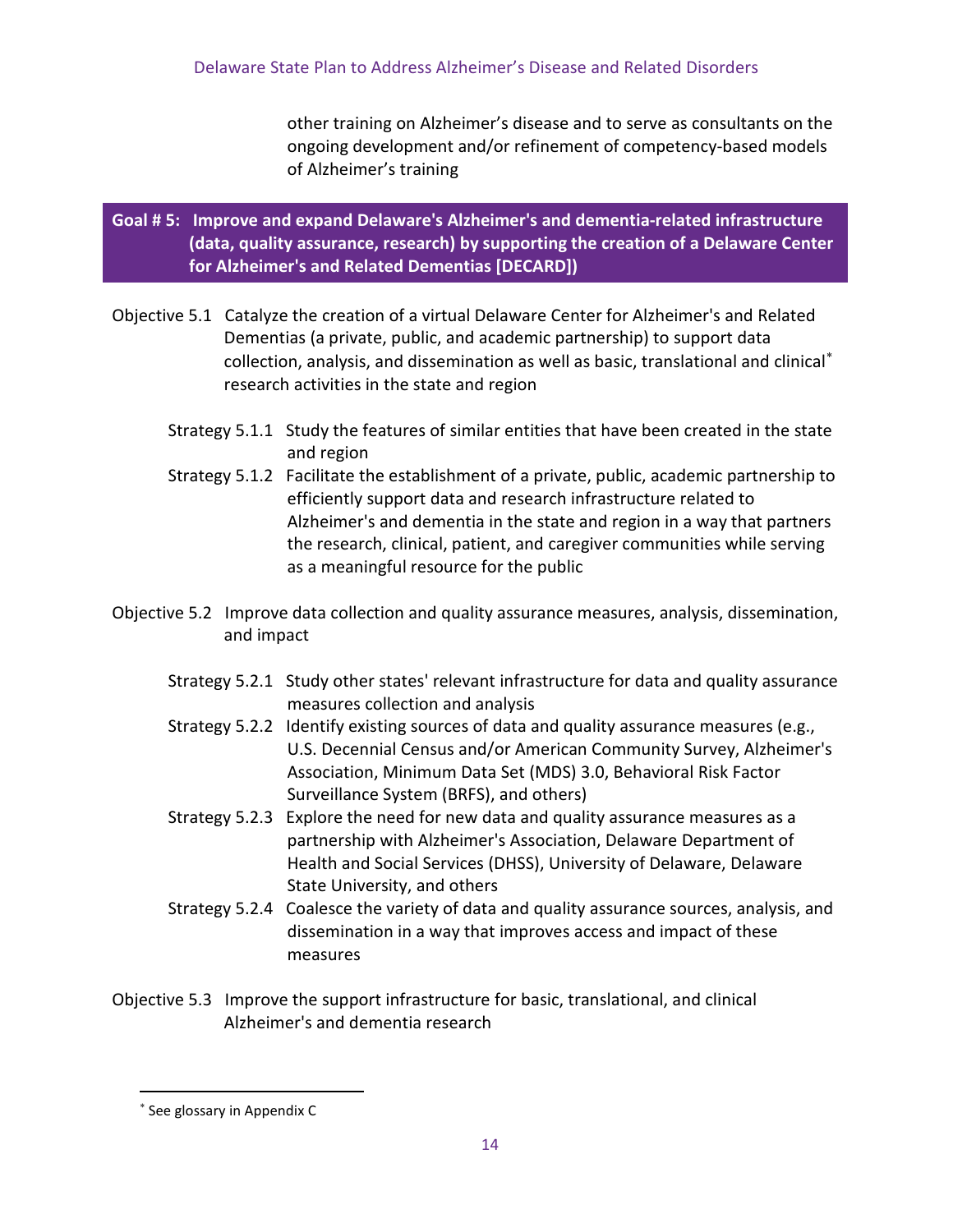| Strategy 5.3.1 Study other states' relevant infrastructure for supporting basic, |
|----------------------------------------------------------------------------------|
| translational, and clinical Alzheimer's and dementia research                    |
|                                                                                  |

- Strategy 5.3.2 Identify and engage the relevant members of the research community and stakeholders
- Strategy 5.3.3 Explore ways to improve the research infrastructure for supporting basic, translational, and clinical research in the state and region
- Strategy 5.3.4 Develop a plan for improving the state's relevant infrastructure for supporting basic, translational, and clinical Alzheimer's and dementia research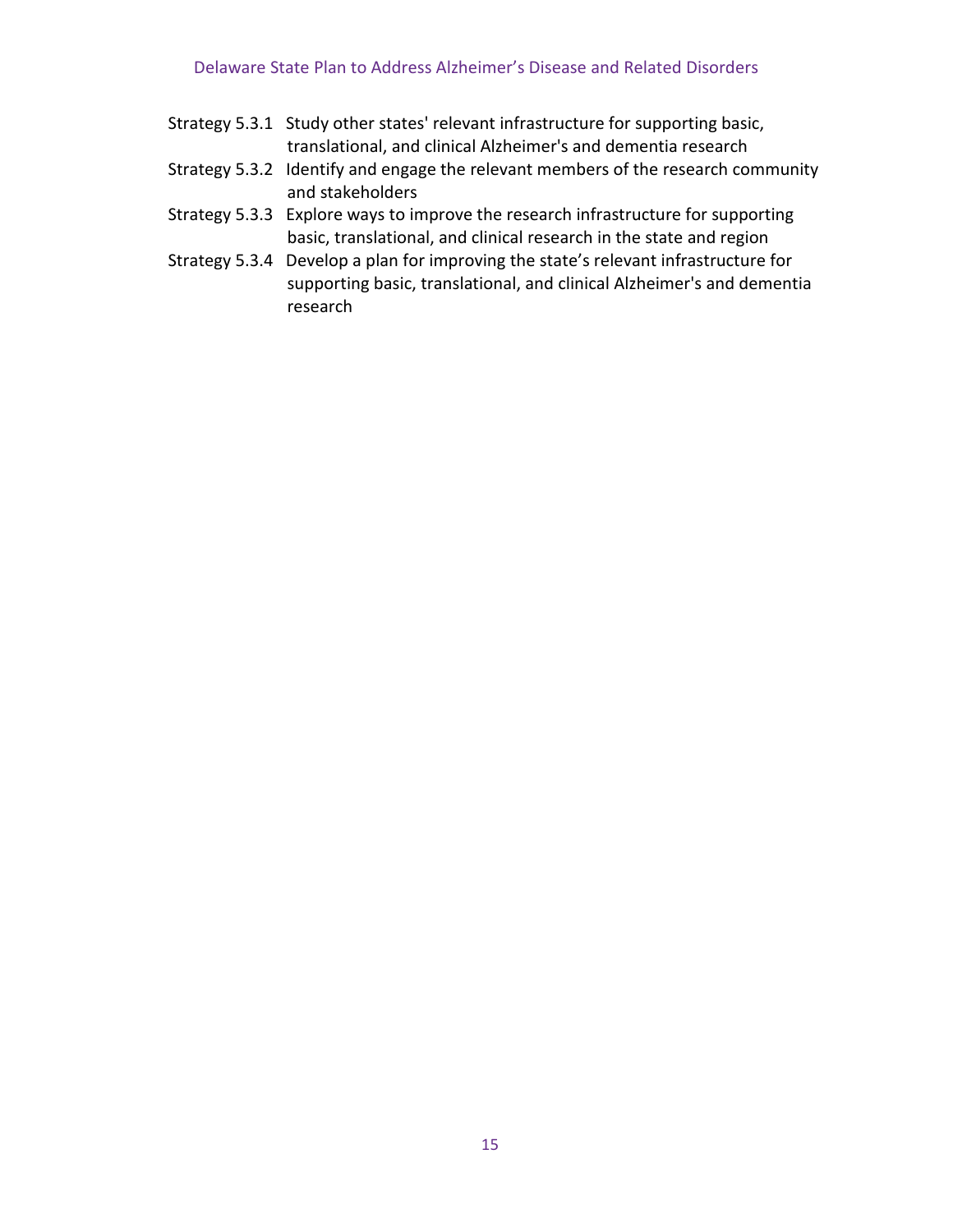# Delaware State Plan to Address Alzheimer's Disease and Related Disorders

# **Appendices**

<span id="page-16-0"></span>Appendix A: List of Task Force Members

Appendix B: List of Working Group Members

Appendix C: Glossary

Appendix D: Resources

Appendix E: Contact Information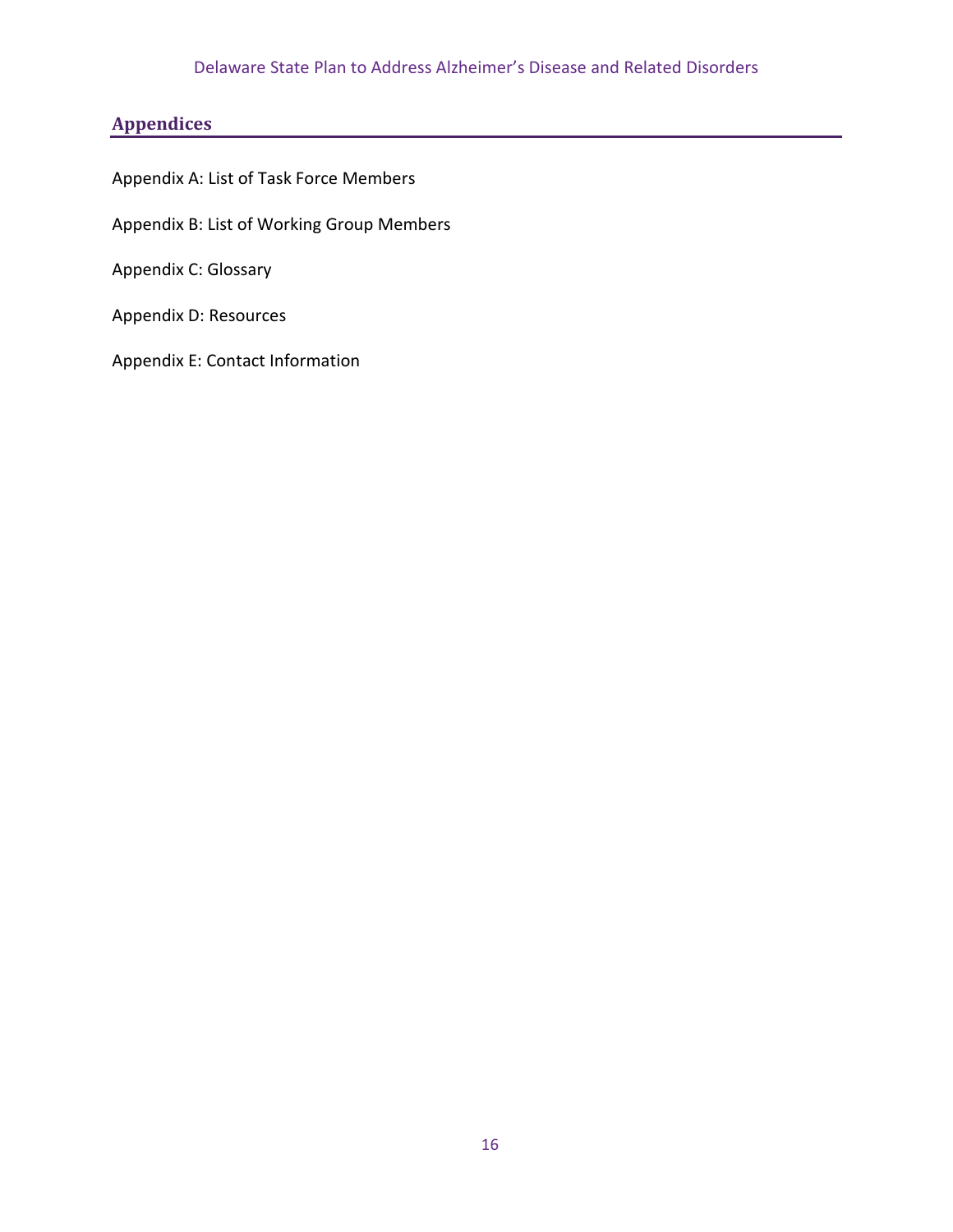#### Delaware State Plan to Address Alzheimer's Disease and Related Disorders

# <span id="page-17-0"></span>Appendix A: List of Task Force Members

**Henry Alisa** Alzheimer's Caregiver; Alzheimer's Association Delaware Valley Chapter

**Rudy Bailey** Division of Services for Aging and Adults with Physical Disabilities

**Lisa Barchi**  Department of Justice

**Lisa Bond**  Division of Services for Aging and Adults with Physical Disabilities

**Dr. Patricia Curtin, MD, FACP, CMD**  Christiana Care Health System

**Patricia Days-Wilmer**  Adult Protective Services Program

**Kelvin Lee, PhD**  University of Delaware

**Bill Love (Co-Chair)**  Division of Services for Aging and Adults with Physical Disabilities

**Joe McCaffrey**  Alzheimer's Caregiver

**Katie Macklin (Co-Chair)** Alzheimer's Association Delaware Valley Chapter

#### **Kathryn Murray**  Alzheimer's Advocate

**A. Sue Ruff** The Lorelton; Delaware Aging Network (DAN)

**Yrene Waldron** Delaware Health Care Facilities Association

**Denise Weeks-Tappan**  Division of Services for Aging and Adults with Physical Disabilities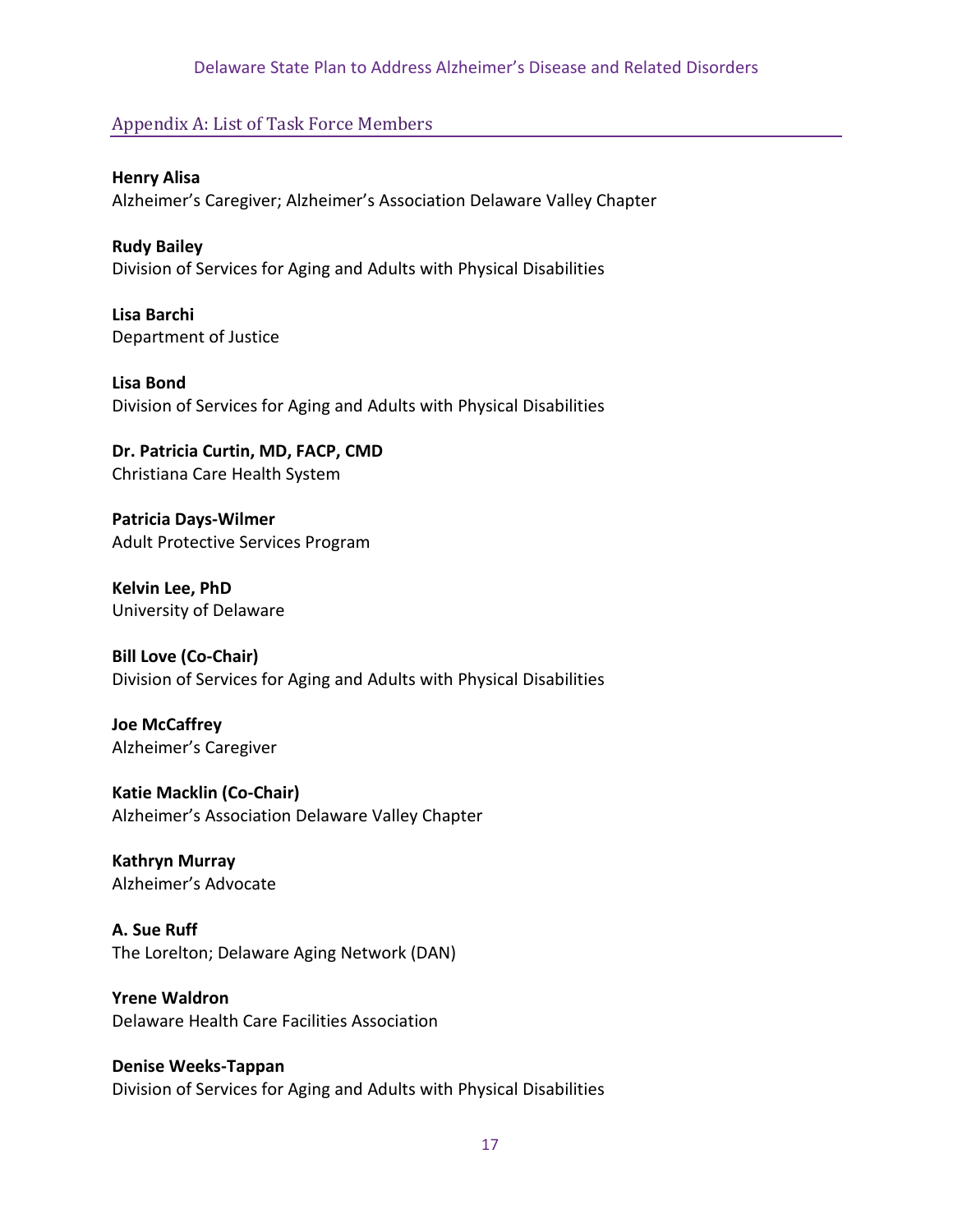# <span id="page-18-0"></span>Appendix B: List of Working Group Members

## **Working Group #1: Caregiver support**

Henry Alisa, Alzheimer's Caregiver; Alzheimer's Association Delaware Valley Chapter (Co-Chair) Bob Bird, Home Instead Ruby Holdeman, Home Instead Lori Kaczmarczyk, Division of Services for Aging and Adults with Physical Disabilities Joe McCafferty, Alzheimer's Caregiver Cindy Mitchell, CHEER LaVaida Owens-White, Parish Nurse Association Beth Seeds, CHEER Joanna Shea, Division of Services for Aging and Adults with Physical Disabilities Yrene Waldron, Delaware Health Care Facilities Association Denise Weeks-Tappan, Div. of Services for Aging and Adults with Physical Disabilities (Co-Chair)

## **Working Group #2: Public awareness and outreach**

Susanne Abate, AI DuPont Hospital for Children Jill Fredel, Department of Health and Social Services Bill Love, Division of Services for Aging and Adults with Physical Disabilities (Co-Chair) Kathryn Murray, Alzheimer's Advocate (Co-Chair) Joanna Shea, Division of Services for Aging and Adults with Disabilities

# **Working Group #3: Improving service delivery**

Lisa Bond, Division of Services for Aging and Adults with Physical Disabilities (Co-Chair) Linda Brittingham, Christiana Care Health System Patricia Days-Wilmer, Adult Protective Services Bill Dunn, Community Legal Aid Society, Inc. James Reynolds, Senior Partner, Inc. A. Sue Ruff, The Lorelton; Delaware Aging Network (DAN) (Co-Chair) Donna Stowell, Elwyn Delaware

# **Working Group #4: Improving and expanding the state's home and community-based infrastructure**

Katie Macklin, Alzheimer's Association Delaware Valley Chapter (Co-Chair) Kelvin Lee, Ph. D., University of Delaware (Co-Chair) Melissa Harrington, Delaware State University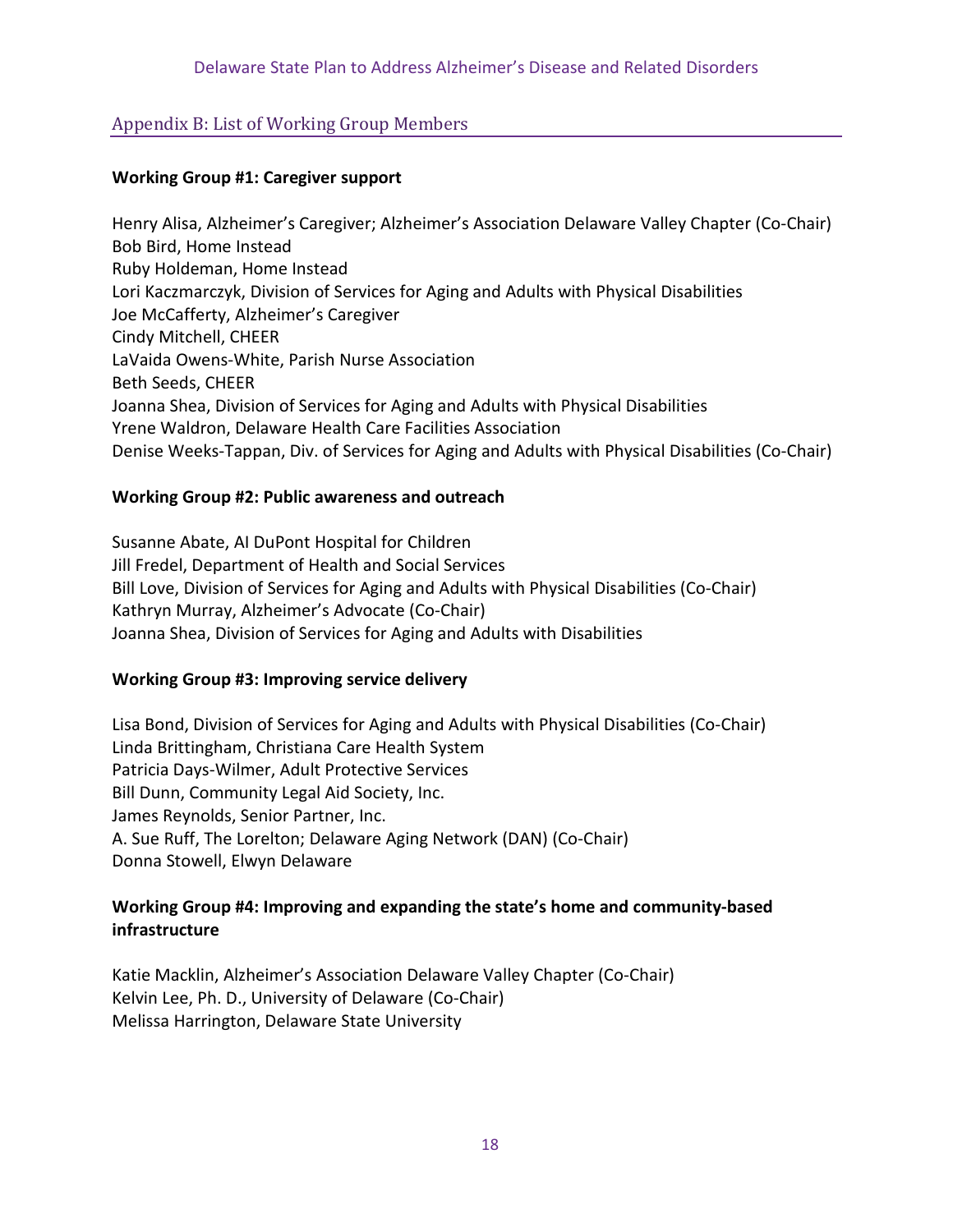#### **Working Group #5: Training and Professional Development**

Christine Arenson, Thomas Jefferson University Rudy Bailey, Division of Services for Aging and Adults with Physical Disabilities (Co-Chair) Bob Bird, Home Instead Patricia Curtin, M.D., Christiana Care Health System (Co-Chair) Tim Gibbs, Academy of Medicine Ruby Holdeman, Home Instead Jessica Hedden, Medical Society of Delaware Bernice Hughes, Division of Services for Aging and Adults with Physical Disabilities Katie Macklin, Alzheimer's Association Paul Schwab, Alzheimer's Advocate Kelly Snyder, Christiana Care Health System Linda Sydnor, Christiana Care Health System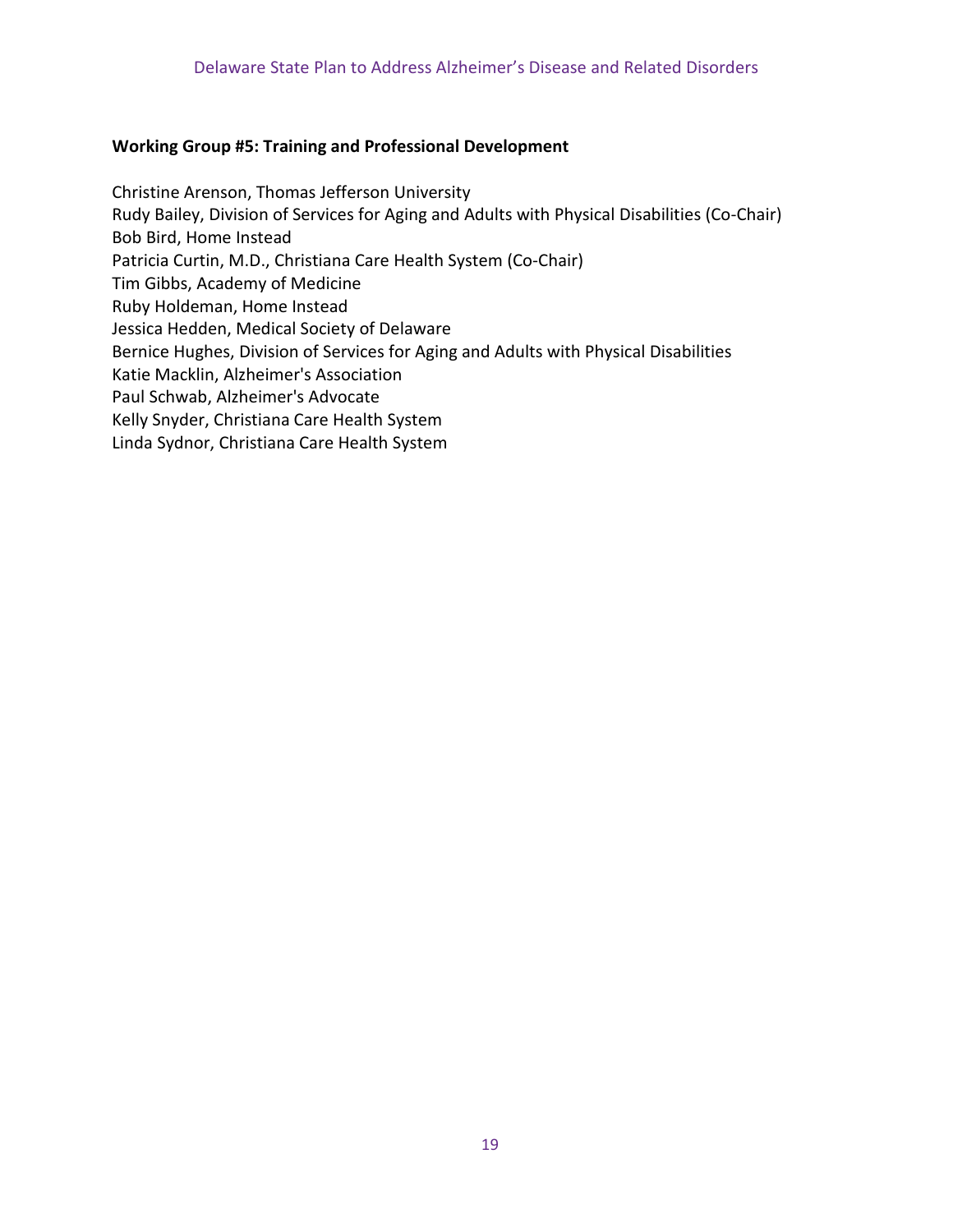# <span id="page-20-0"></span>Appendix C: Glossary

### **Basic, clinical, and translational research**

*Basic Research* is investigation and analysis focused on a better or fuller understanding of a subject, phenomenon, or a basic law of nature instead of on a specific practical application of the results.

Source:<http://www.businessdictionary.com/definition/basic-research.html>

*Clinical research* is medical research that involves carefully conducted investigations that ultimately uncover better ways to treat, prevent, diagnose, and understand human disease. Clinical research includes trials that test new treatments and therapies as well as long-term natural history studies, which provide valuable information about how disease and health progress.

*Translational research* means research that applies discoveries generated in the laboratory to studies in humans (bench to bedside), or that speeds the adoption of best practices into community settings (bedside to practice). Phases of translational research include:

T1 – First phase of translational research, or "Bench to Bedside," moves a **basic** discovery into a clinical application

T2 – "Bedside to Practice" research provides evidence of the value of taking the **basic** discovery in the clinical setting

T3 – Research that moves the evidence-based guidelines developed in phase 2 into health practice

T4 – Research to evaluate the "real world" health outcomes of the original T1 development

Source:<http://www.michr.umich.edu/about/clinicaltranslationalresearch>

#### **Long-Term Care**

Long-term care is a range of services and supports to meet personal care needs. Most longterm care is not medical care, but rather assistance with the basic personal tasks of everyday life, sometimes called Activities of Daily Living (ADLs), such as:

- Bathing
- Dressing
- Using the toilet
- Transferring (to or from bed or chair)
- Caring for incontinence
- Eating

Other common long-term care services and supports provide assistance with everyday tasks, sometimes called Instrumental Activities of Daily Living (IADLs) including:

- Doing housework
- Managing money
- Taking medication
- Preparing and cleaning up after meals
- Shopping for groceries or clothes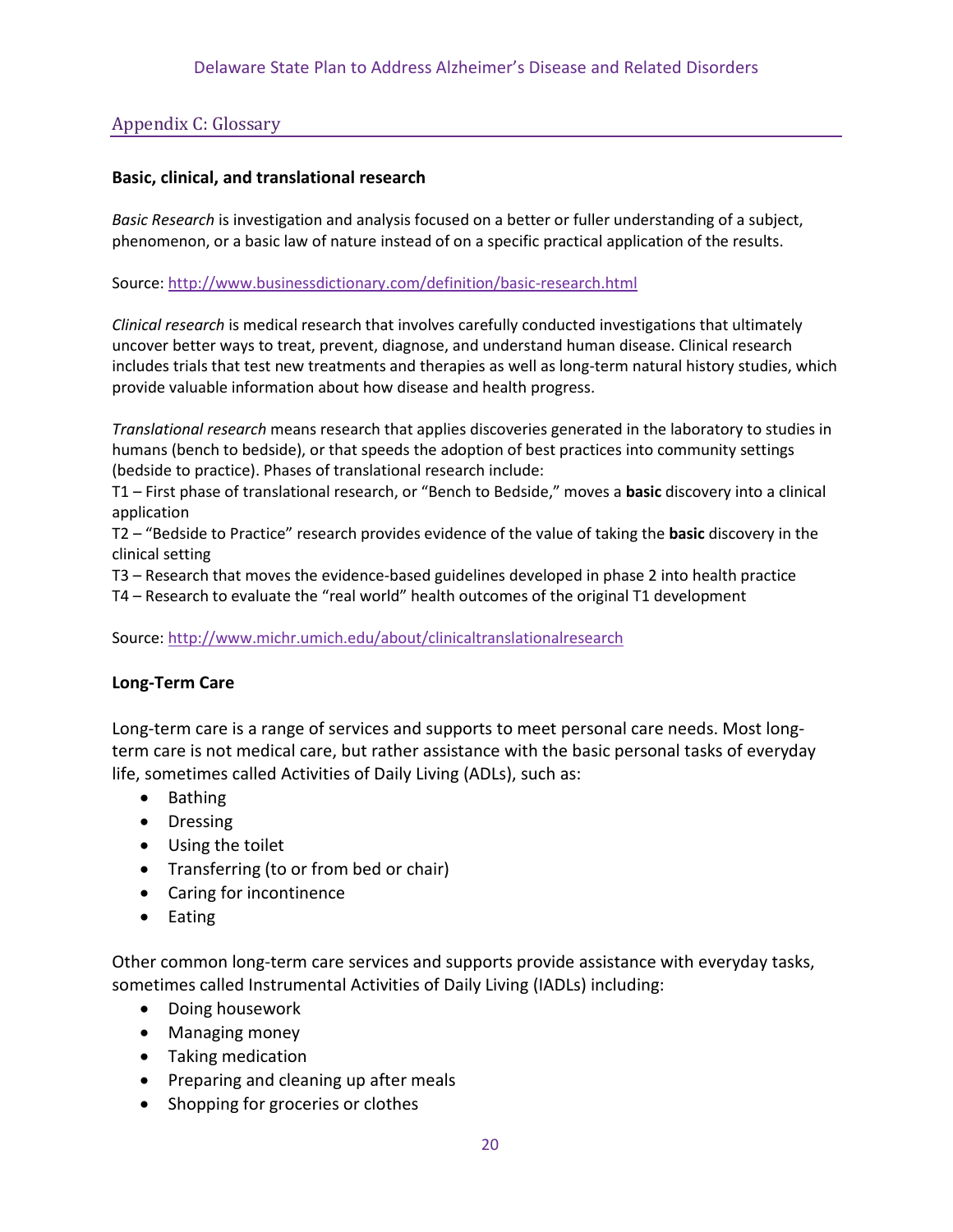- Using the telephone or other communication devices
- Caring for pets
- Responding to emergency alerts such as fire alarms

# Source:<http://longtermcare.gov/the-basics/what-is-long-term-care/>

# **Programs of All-Inclusive Care for the Elderly (PACE)**

The Program of All-Inclusive Care for the Elderly (PACE) provides comprehensive long term services and supports to Medicaid and Medicare enrollees. An interdisciplinary team of health professionals provides individuals with coordinated care. For most participants, the comprehensive service package enables them to receive care at home rather than receive care in a nursing home.

Financing for the program is capped, which allows providers to deliver all services participants need rather than limit them to those reimbursable under Medicare and Medicaid fee-forservice plans. The PACE model of care is established as a provider in the Medicare program and enables states to provide PACE services to Medicaid beneficiaries as a state option.

Source: [http://www.medicaid.gov/Medicaid-CHIP-Program-Information/By-Topics/Long-Term-](http://www.medicaid.gov/Medicaid-CHIP-Program-Information/By-Topics/Long-Term-Services-and-Support/Integrating-Care/Program-of-All-Inclusive-Care-for-the-Elderly-PACE/Program-of-All-Inclusive-Care-for-the-Elderly-PACE.html)[Services-and-Support/Integrating-Care/Program-of-All-Inclusive-Care-for-the-Elderly-](http://www.medicaid.gov/Medicaid-CHIP-Program-Information/By-Topics/Long-Term-Services-and-Support/Integrating-Care/Program-of-All-Inclusive-Care-for-the-Elderly-PACE/Program-of-All-Inclusive-Care-for-the-Elderly-PACE.html)[PACE/Program-of-All-Inclusive-Care-for-the-Elderly-PACE.html](http://www.medicaid.gov/Medicaid-CHIP-Program-Information/By-Topics/Long-Term-Services-and-Support/Integrating-Care/Program-of-All-Inclusive-Care-for-the-Elderly-PACE/Program-of-All-Inclusive-Care-for-the-Elderly-PACE.html)

# **Self-Directed Services**

Self-directed services means that participants, or their representatives if applicable, have decision-making authority over certain services and take direct responsibility to manage their services with the assistance of a system of available supports. The self-directed service delivery model is an alternative to traditionally delivered and managed services, such as an agency delivery model. Self-direction of services allows participants to have the responsibility for managing all aspects of service delivery in a person-centered planning process. Self-direction promotes personal choice and control over the delivery of services, including who provides the services and how services are provided. For example, participants are afforded the decisionmaking authority to recruit, hire, train and supervise the individuals who furnish their services.

Source: [http://www.medicaid.gov/Medicaid-CHIP-Program-Information/By-Topics/Delivery-](http://www.medicaid.gov/Medicaid-CHIP-Program-Information/By-Topics/Delivery-Systems/Self-Directed-Services.html)[Systems/Self-Directed-Services.html](http://www.medicaid.gov/Medicaid-CHIP-Program-Information/By-Topics/Delivery-Systems/Self-Directed-Services.html)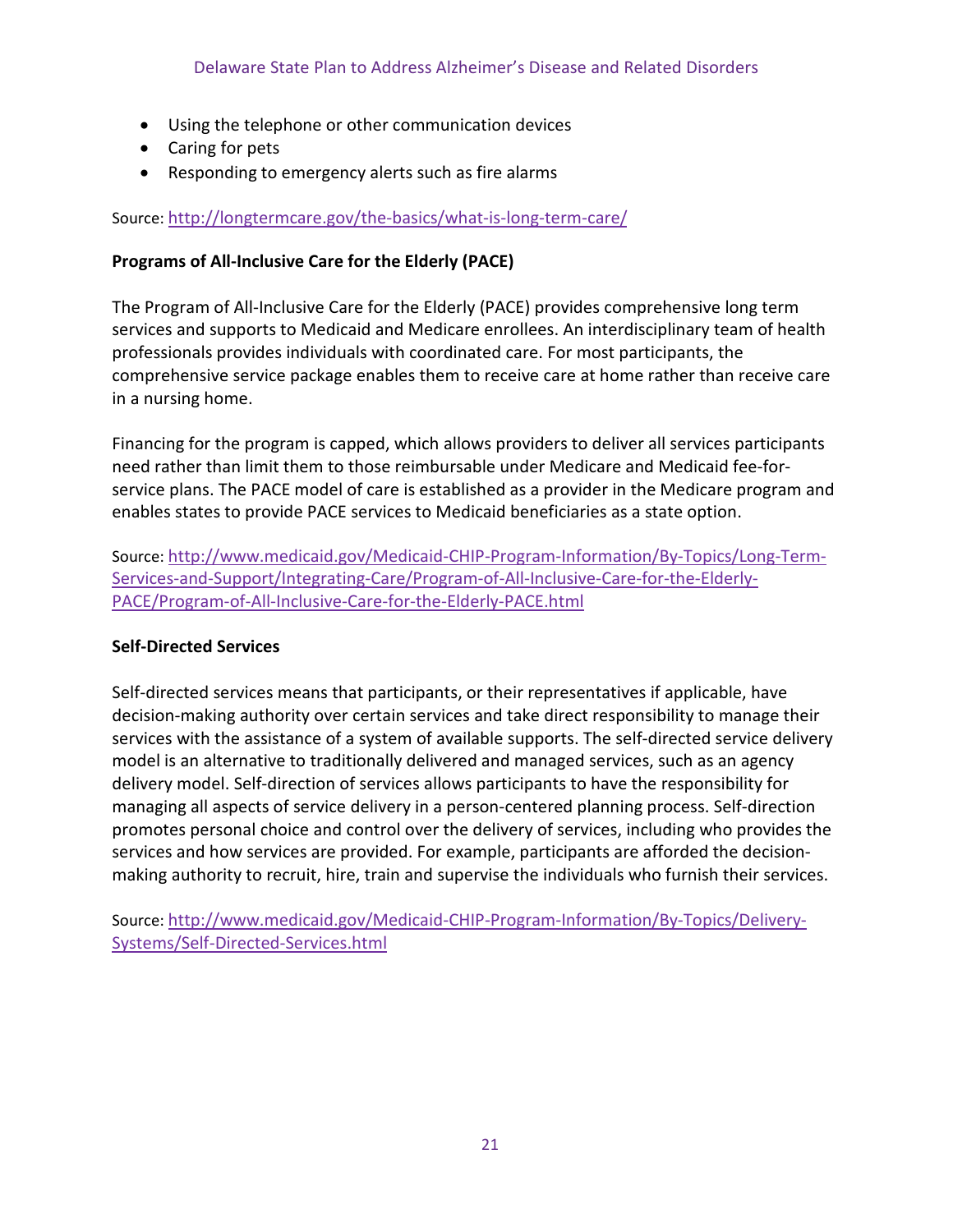# **Telehealth**

Telehealth is the use of technology to deliver health care, health information or health education at a distance.

Some common applications of telehealth include the use of video-conferencing for real-time patient-provider consultations such as with tele-psychiatry; the use of video-streaming to provide patient and provider education; the use of mobile devices to monitor and transmit patient data to caregivers and health care providers (commonly referred to as remote patient monitoring); and the electronic transmission of pre-recorded videos and digital images (like xrays) between health care providers.

Source:<http://www.matrc.org/what-is-telehealth>

## **Universal Design**

Universal Design is the design of products and environments to be usable by all people, to the greatest extent possible, without the need for adaptation or specialized design.

Source:<http://www.nahb.org/generic.aspx?genericContentID=89934>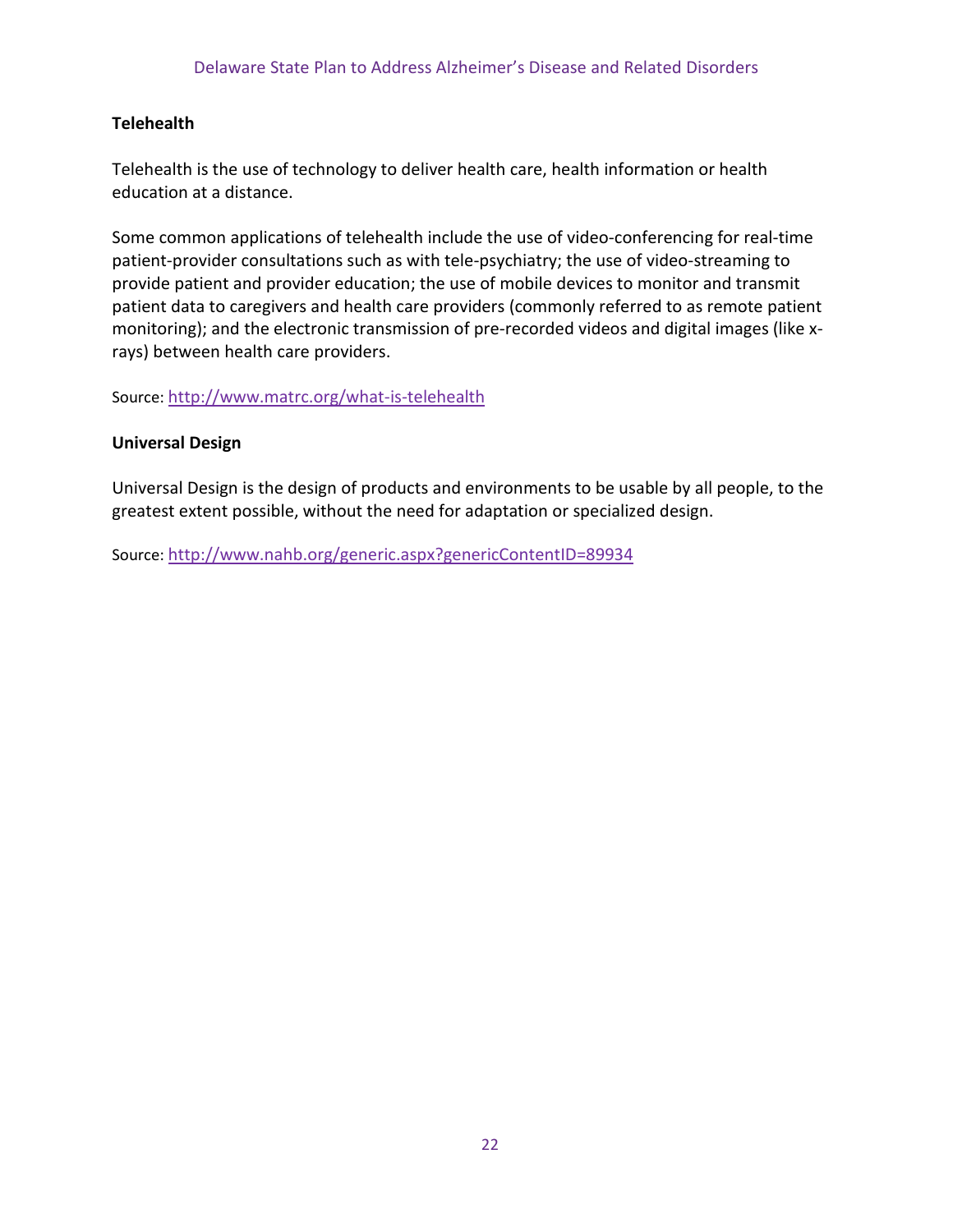<span id="page-23-0"></span>Appendix D: Resources

Alzheimer's Association Phone: 1.800.272.3900 TDD: 1.866.403.3073 Email: [info@alz.org](mailto:info@alz.org) Website:<http://www.alz.org/>

Alzheimer's Association Delaware Valley Chapter Website:<http://www.alz.org/desjsepa/>

Delaware Regional Office 240 North James Street Suite 100A Newport, DE 19804 (302) 633.4420

Sussex County Branch Office 108 North Bedford Street P.O. Box 625 (Mailing Address) Georgetown, DE 19947 (302) 854.9788

Julie H. C. Bailey Training Center 100 S. Main Street, Suite 211 Smyrna, DE 19977 (302) 514.6510 (at the Health and Wellness Center, Entrance C)

Delaware Aging and Disability Resource Center Phone: 1.800-223.9074 TDD: 302.391.3505 or 302.424.7141 E-mail: [DelawareADRC@state.de.us](mailto:DelawareADRC@state.de.us) Website:<http://www.delawareadrc.com/>